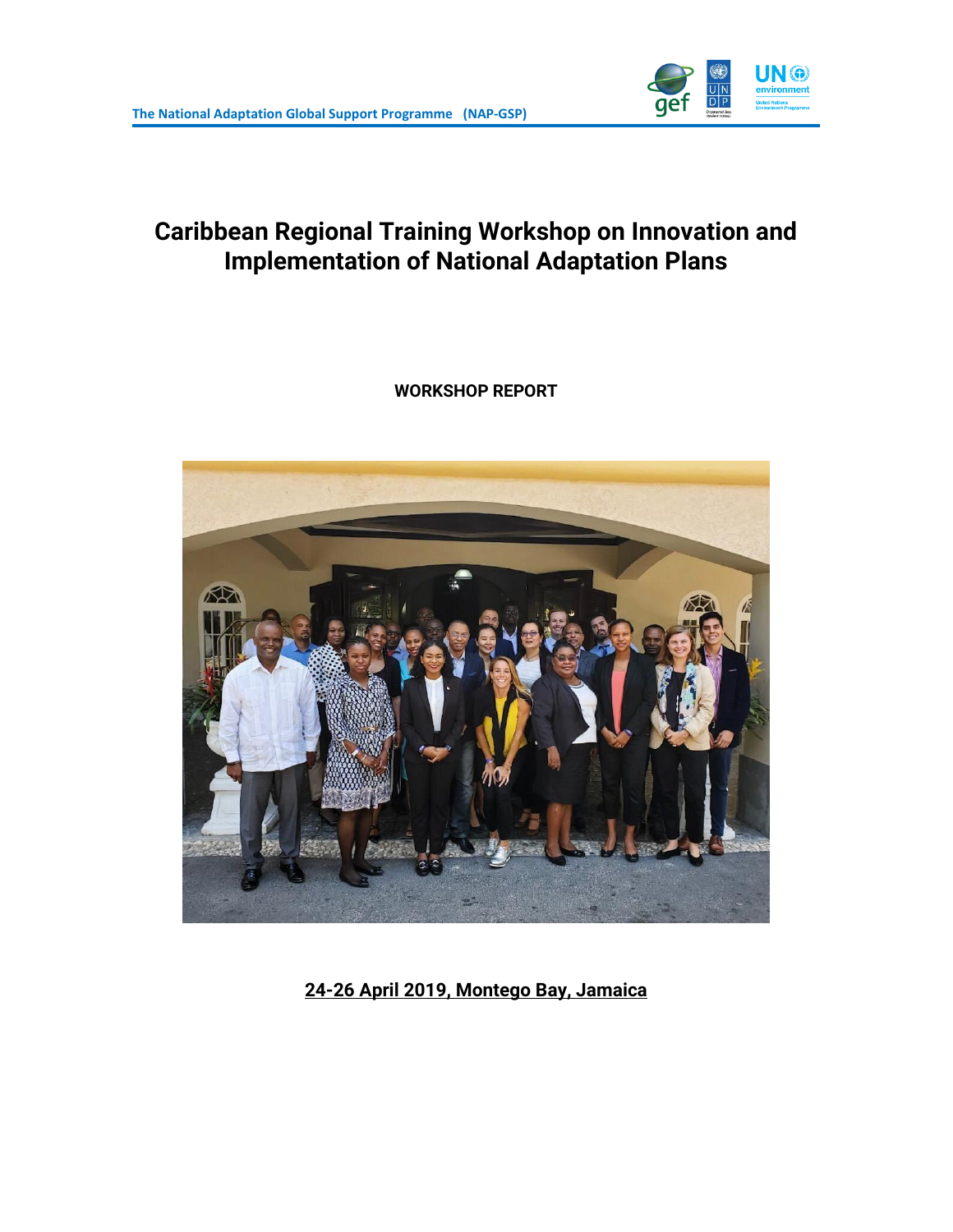

# **Contents**

| Session 1: Climate scenarios, science and translation to the local context 6     |  |
|----------------------------------------------------------------------------------|--|
| Session 2: Risk and vulnerability assessments and risk management  10            |  |
|                                                                                  |  |
| Session 4: Disaster Risk Reduction and other cross-cutting issues in NAPs  13    |  |
|                                                                                  |  |
|                                                                                  |  |
|                                                                                  |  |
|                                                                                  |  |
| Additional Session 9. Tools and Methods for Ecosystem-based Adaptation (EbA) for |  |
|                                                                                  |  |
|                                                                                  |  |
|                                                                                  |  |
|                                                                                  |  |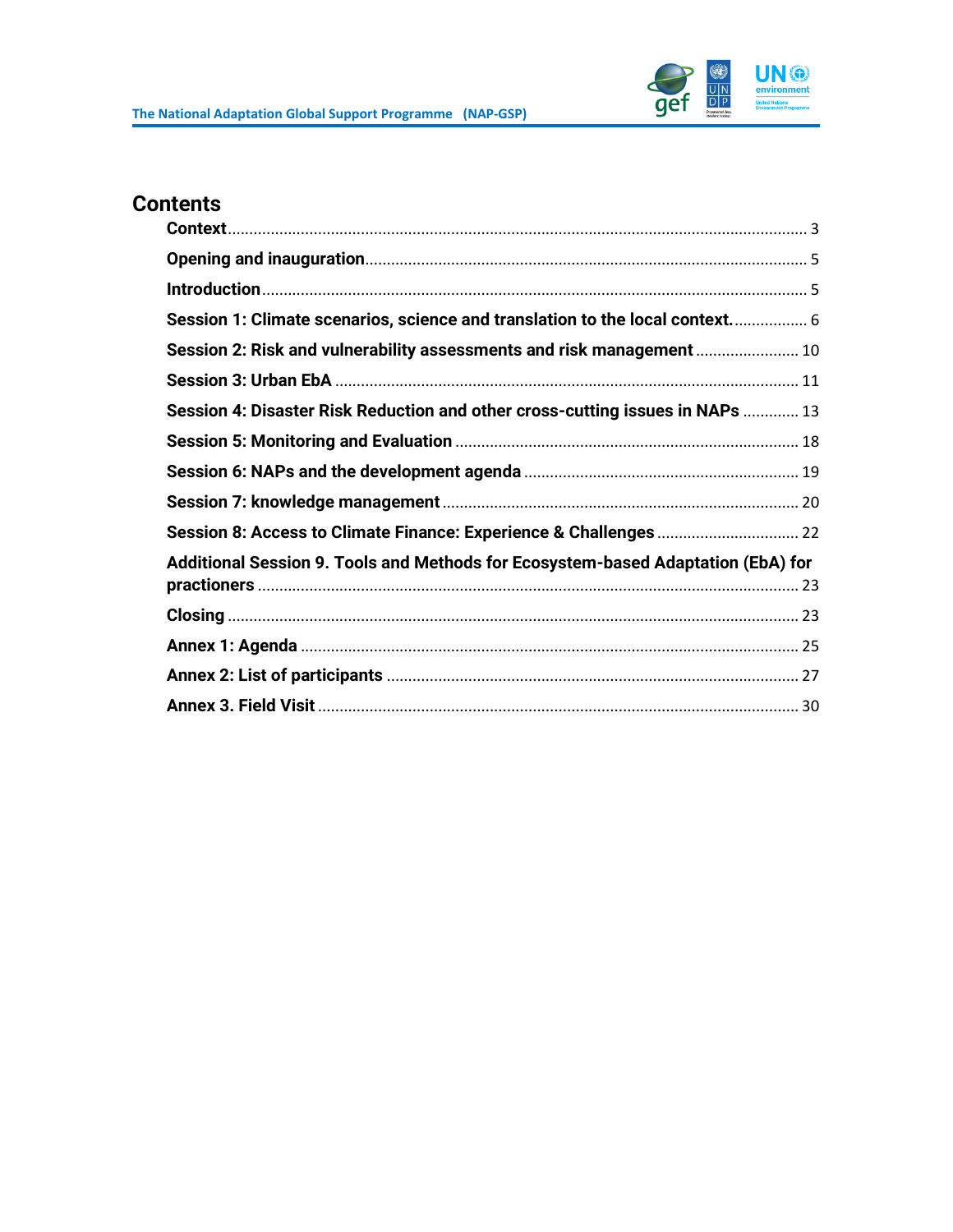

# **Caribbean Regional Training Workshop on Innovation and Implementation of National Adaptation Plans**

#### <span id="page-2-0"></span>**Context**

The Caribbean Regional Training Workshop on Innovation and Implementation of National Adaptation Plans took place from **the 24 to the 26 of April 2019** in Montego Bay, Jamaica.

The regional meeting was organized by **UN Environment** through the **REGATTA** Initiative, funded by the Government of Spain, and in collaboration with the joint UN Environment-UNDP National Adaptation Plan Global Support Programme (**NAP-GSP**), funded by the Global Environment Facility (GEF). The NAP-GSP assists least developed and developing countries to identify technical, institutional and financial needs to integrate climate change adaptation into medium and long-term national planning and financing. The programme supports the process to formulate and implement **National Adaptation Plans** (NAPs) under the UN framework Convention on Climate Change (UNFCCC). In doing so, the NAP-GSP works with development partners to implement the Nationally Determined Contributions and promotes ambitious climate action in alignment with the Sustainable Development Goals.

The objective of the workshop was to **strengthen the technical capacity** of national technicians and decision makers housed within the Ministries of Environment and the Ministries of planning and treasury of the participating countries, to **accelerate in the implementation** of their National Adaptation Plan Processes and to **promote innovative responses** to adaptation.

This was done through:

- I. Increasing country capacity to implement country-driven NAP processes;
- II. Fostering approaches and tools to address adaptation through technological, institutional and governance-based innovative solutions;
- III. Strengthening regional cooperation by promoting exchange of experiences and good practices around the implementation of the countries NAPs.

#### **Participants**

The Caribbean Regional Training Workshop on Innovation and Implementation of National Adaptation Plans was attended by technical specialists and decision makers from the Ministries of Environment and Ministries of Planning and of **eight countries** of the Caribbean region, including Antigua and Barbuda, Bahamas, Barbados, Belize, Dominica, Haiti, Jamaica and Saint Lucia. Additionally, the workshop had the support from representatives from other international organization including: The United Nations Entity for Gender Equality and the Empowerment of Women (UN Women), The Panamerican health Organization/World Health Organization (PAHO/WHO), The UN Capital Development Fund (UNCDF), the International Organization for Migration (IOM), The United Nations Children's Fund (UNICEF), The UN Environment World Conservation Monitoring Centre (WCMC), The Caribbean Disaster Emergency Management Agency (CDEMA), the Caribbean Development Bank and the University of West Indies.

In total, the meeting was attended by **32 people**, of which 20 were high-level government officials and technical specialists involved in the formulation and implementation of the National Adaptation Plans and other national adaptation initiatives. The full list of participants can be found in Annex 2.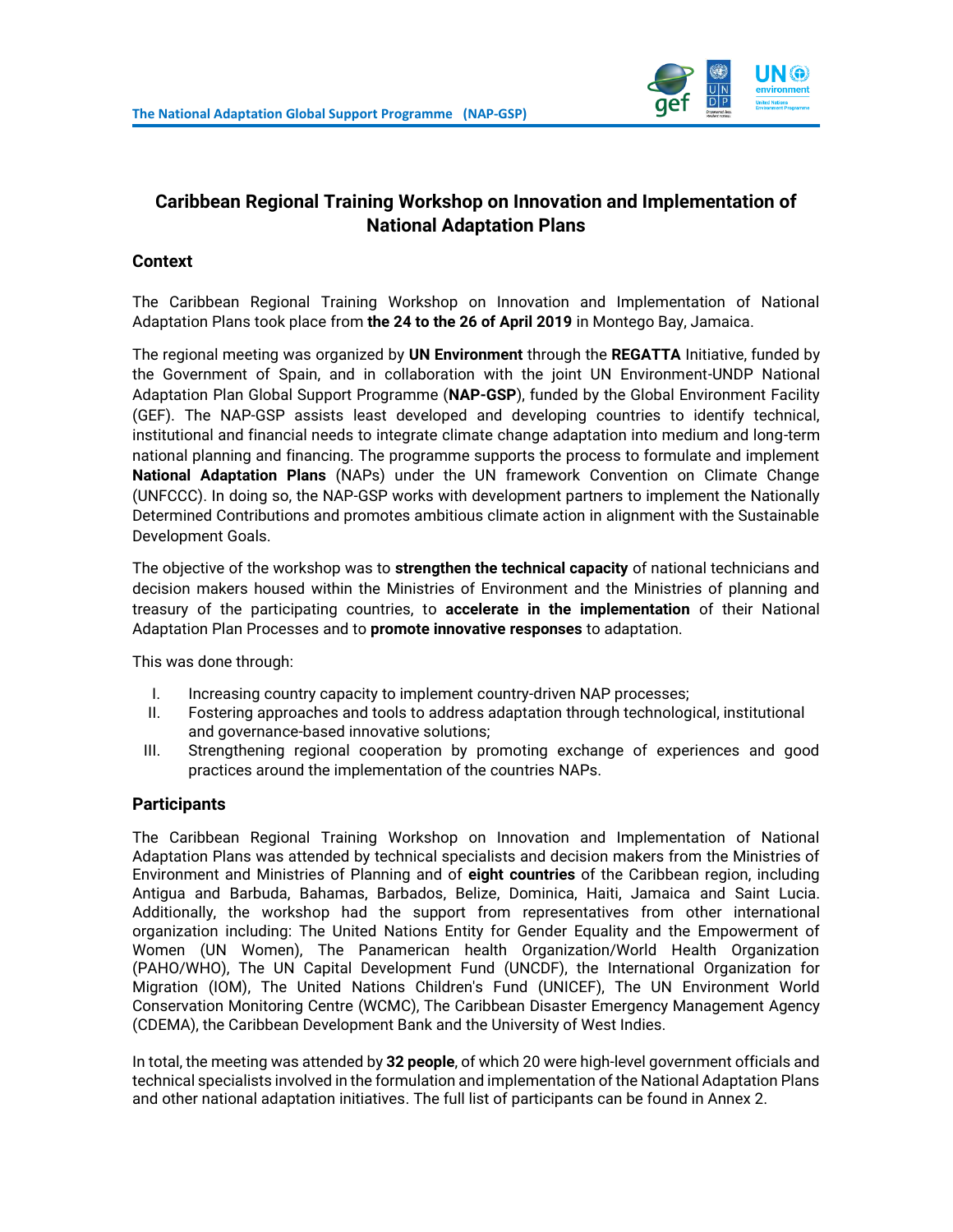

#### **Workshop structure**

The workshop was structured in **seven sessions** identified from an analysis of needs related to adaptation arising from the Paris Agreement and the decisions adopted by the Conference of the Parties at its twenty-first session related to the process to formulate and implement national adaptation plans. The sessions were as follows:

- Session 1: Climate scenarios, science and translation to the local context.
- Session 2: Risk and Vulnerability assessments and risk management.
- Session 3: Ecosystem based Adaptation in urban areas.
- Session 4: Disaster Risk Reduction and other cross-cutting issues in NAPs.
- Session 5: Monitoring and evaluation.
- Session 6: NAP and the development agenda.
- Session 7: Knowledge management.

The sessions included technical presentations of various tools and approaches to facilitate the integration of adaptation planning at different levels. The technical presentations were complemented by discussion panels in which the countries and organizations had the opportunity to participate and share their experiences. The objective of this methodology intended to deliver a technical presentation followed by countries/organizations interventions was to promote innovative approaches in the planning processes and generate discussions through case studies, lessons learned and good practices that enable the countries to come up with integral technological, institutional and governance-based solutions. Additionally, the workshop included a field visit to the Montego Bay Marine Park to learn first-hand the different initiatives that are being undertaken in a national marine park through to ensure a sustainable management of marine and coastal resources and to increase its resilience to the detrimental effects of climate change.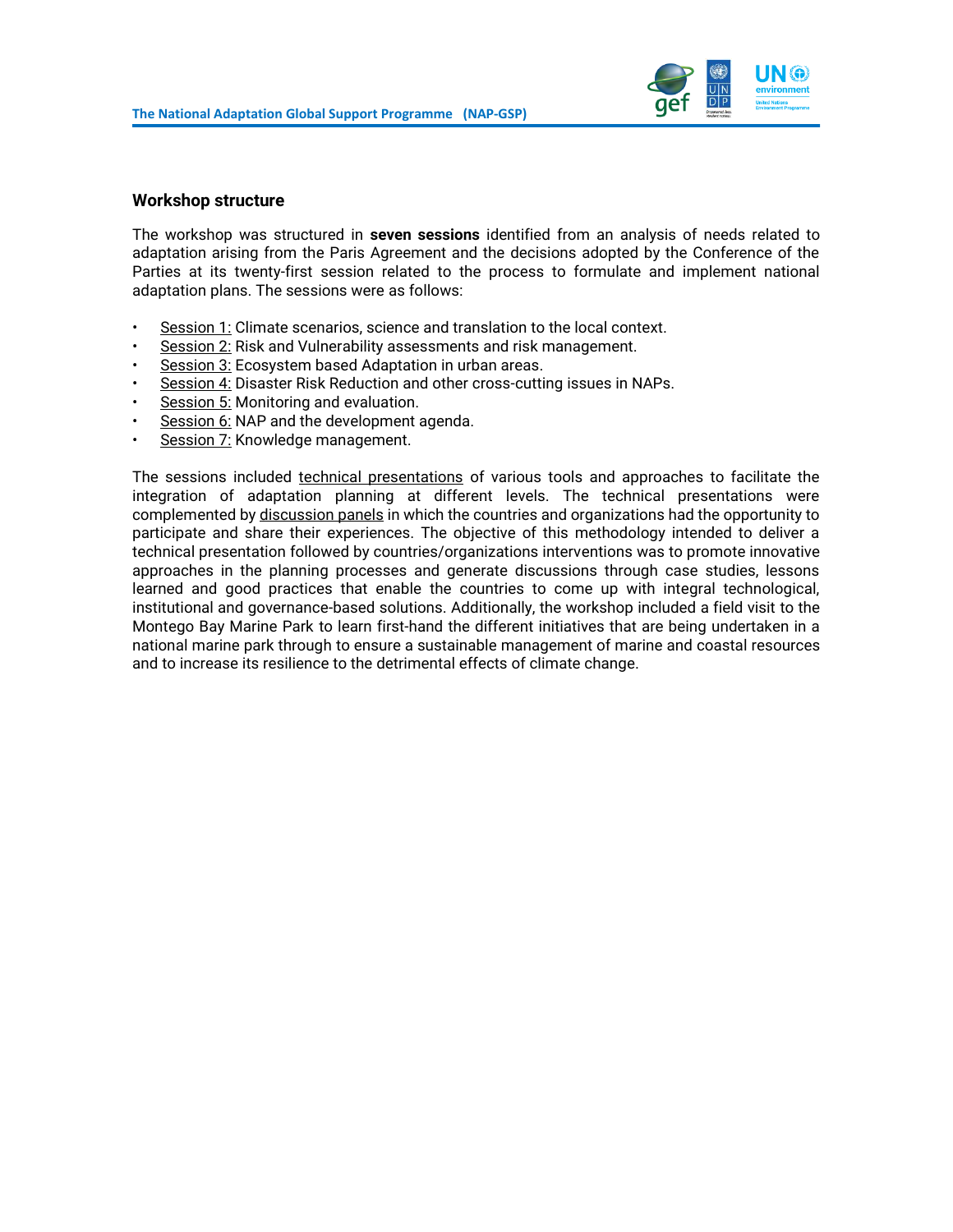

# **Session of the Caribbean Regional Training Workshop on Innovation and Implementation of National Adaptation Plans**

### <span id="page-4-0"></span>**Opening and inauguration**

The introduction to the Caribbean Regional Training Workshop on Innovation and Implementation of National Adaption Plans was given by Mr. Donovan Campbell, from the University of West Indies. Two main ideas were highlighted: i) **the gap on adaptation is becoming wider and therefore urgent action must be undertaken** and ii) **adaptation is local and context-dependent** and therefore there is a need and a challenge in aligning policies at the National level to land effective adaptation planning at the local level.

Additionally, the opening ceremony had remarks from Mr. Mark McGann, Councillor of the St. James Municipal Corporation in charged with the orderly and sustainable development of the City of Montego Bay, Ms. Tunnie Srisakulchairak, Climate Change Programme Management Officer of the UN Environment Office for Asia and the Pacific and representative from the NAP-GSP, Ms. Elena Pita, Adaptation Programme Officer of the UN environment Office for Latin America and the Caribbean and Mr. Kennel Delusca member of the LEG (Least Developed Countries Expert Group) and main author of the sixth IPCC report on climate change.

Firstly, Mr. Mark Mactan as a government representative from Jamaica gave a brief context of the main climate change impacts experienced by the country in the last years, and highlighted the role of the **National Adaptation plan** as a main vehicle to address adaptation to climate change in a coherent manner and ensure the countries natural resources for the future generations. Secondly, Ms. Tunnie Srisakulchairak welcomed all the participants in the name of the Global Environmental Facility, which funds the NAP-GSP and gave a brief introduction of the main achievements of the NAP-GSP in the last five years of project execution. Thirdly, Ms. Elena Pita mentioned the need to take urgent action to increase the resilience of the ecosystems threated by climate change, and on which local economy depends on, and noted the importance of fostering active learning from practice to come up with innovative solutions to current adaptation challenges. Finally, Mr. Kenel Delusca mentioned the technical role of the LEG in supporting countries in the formulation and implementation of the National Adaptation Plans and the need to implement the policy programs and projects included in the countries NAPs.

#### <span id="page-4-1"></span>**Introduction**

Objective: To provide an overview of the NAP-GSP and its key achievements during its execution.

1. Title of the presentation: National Adaptation Plan- Global Support Programme (NAP-GSP)

Speaker: **Tunnie Srisakulchairak**, Programme Management Officer, Climate Change, UN Environment.

#### Summary of the presentation: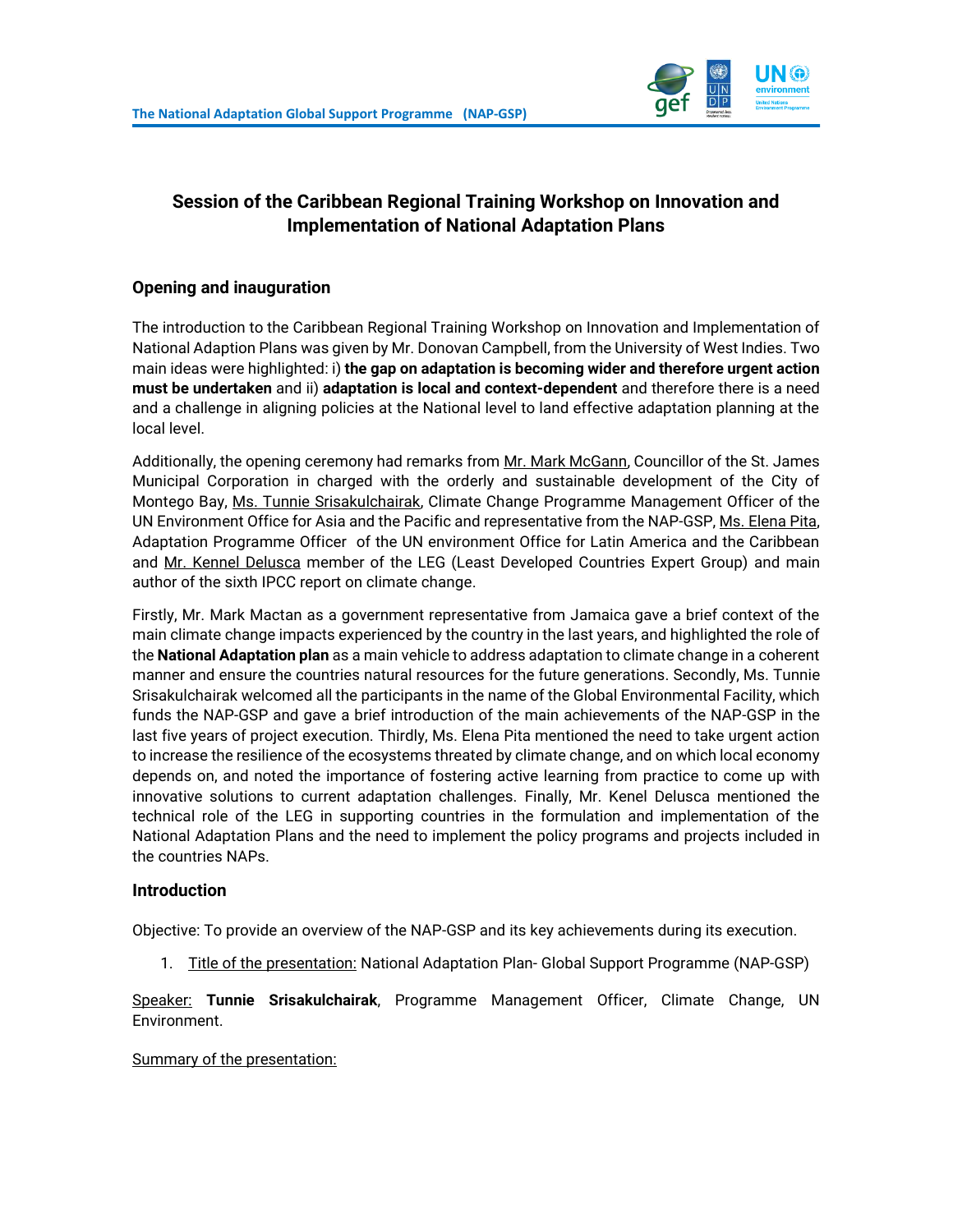

The **NAP-GSP** is funded by the Special Climate Change Fund (SCCF) of the **Global Environmenta Facility** (GEF). The SCCF **main objective** is to support countries to adapt to the impacts of climate change by enhancing their capacities to plan, finance and implement adaptation interventions through integration of climate change into medium- to long-term development frameworks. The overall programme goal is to strengthen institutional and technical capacities for iterative development of comprehensive National Adaptation Plans.

The NAP-GSP is a joint programme of the **United Nations Development Programme** (UNDP) and the **United Nations Environment Programme** (UN Environment). The programme was designed to assist least developed and developing countries to identify technical, institutional and financial needs to integrate climate change adaptation into medium and long-term national planning and financing. The programme supports the process to formulate and implement National Adaptation Plans (NAPs) under the UN Framework Convention on Climate Change (UN Climate Change). In doing so, the NAP-GSP works with development partners to implement the Nationally Determined Contributions and promotes ambitious climate action in alignment with the Sustainable Development Goals.

During its 5 years duration, the NAP-GSP conducted 17 regional training workshops, out of which 5 were conducted in Latin America and the Caribbean through **UN Environment** and with the support of the REGATTA initiative financed by the Spanish Government. The workshops were aimed at enhancing the capacities and strengthening network of the countries medium level technicians and decision makers from the Ministries of Environment and Finance, and other relevant ministries, involved in the formulation and implementation of the National Adaptation Plans. Whilst some of the workshops had a generalized theme, other such as the Caribbean Regional Workshop on innovation and NAPs had a focus on innovative approaches related to adaptation planning.

Some of the main reflections discussed during the presentation were:

- Some countries benefit from **good information on climate vulnerabilities and impacts**, with a background in successful adaptation actions, however **adaptation is not fully integrated into planning processes.**
- Some countries have **empowerment of local actors and beneficiaries**, which is a strong key to developing stakeholder and institutional participation. Adaptation planning continues to evolve from and build on lessons learnt in implementing pilot adaption projects at the local level, but **technical challenges remain** at the national level preventing greater integration of adaptation planning.
- Some countries have advanced their NAPs through submission of their national communications to UN Climate Change and requests support from the Green Climate Fund readiness and preparatory support programme for the initiation of their NAPs, nonetheless, to date no other major climate adaptation projects have been implemented in the country.

#### <span id="page-5-0"></span>**Session 1: Climate scenarios, science and translation to the local context.**

**Objective:**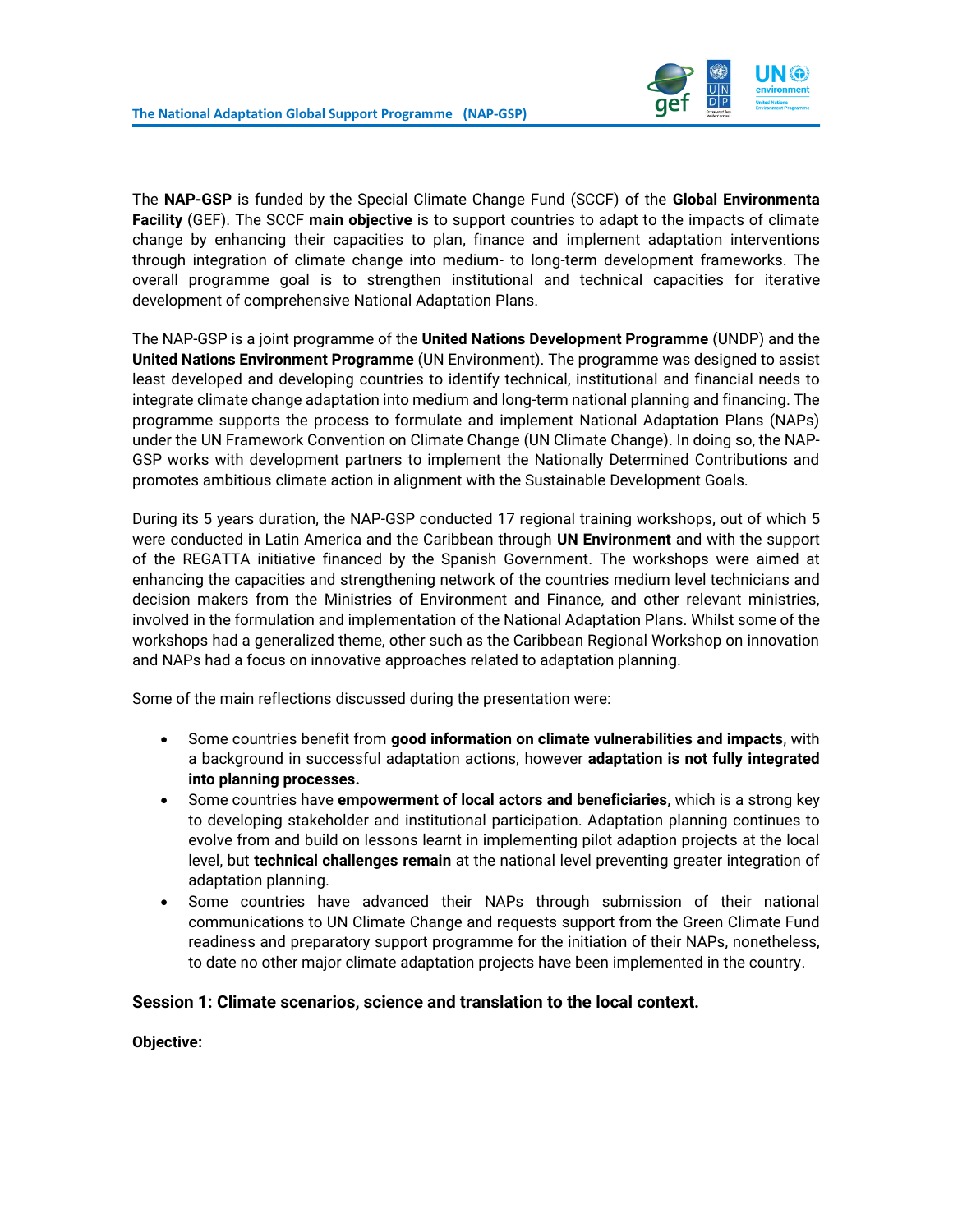

- To highlight the importance on the use of climate data for informed decision making and to present how climate scenarios and climate science is being used in different countries to inform adaptation planning at the national and local level.
- 1. Title of the presentation: Using climate scenarios for adaptation planning: status of downscaling efforts in the Caribbean.

Speaker: **Dr. Jayaka Campbell**, Climate Studies Group, University of West Indies.

#### Summary of the presentation:

The Caribbean countries are extremely sensitive to the effects of climate change due to three main reasons: i) The Caribbean countries are small island states surrounded by the Caribbean sea will hilly interiors, ii) All major infrastructure is located on limited coastal plains and most countries have a narrows economic zones and iii) The size, location and topography of the islands ensures climate influence always present and inescapable.

The confluence of these three factors translate into a pervasive vulnerability to the negative impacts of climate change in the main economic sectors and call for urgent actions in order to increase the resilience of the systems. Some of the most vulnerable sectors include the agriculture, tourism, health, water and energy. Under this context, science-based decision making becomes an essential asset in climate policy making and resilient development planning by answering three important questions: **why we must act, when must we act and how must we act**.

In terms of **why we must act**, climate science makes the case for urgent action by providing scientific evidence of the increasing exposure of the Caribbean countries to climate hazards. Caribbean temperatures are increasing at an unprecedented pace and the regional rainfall patterns are experiencing dramatic changes. Since pre-industrialized times the temperature in the Caribbean region has increased 0.8 degrees. During the day and night, Caribbean communities experience higher temperatures which has had a direct impact in most economic sectors. For example, there is an increased demand of energy for the use of cooling appliances such as air conditioners which implies at increasing cost for energy users. Similarly, precipitation patterns are changing causing direct losses in agriculture due to droughts and flooding. In many cases, when the rains come before expected, farmers and rural communities may think rainy season has begun and start making crops investments even if it not always the case.

The Caribbean region has also experienced an increased frequency of extreme weather events. More frequent events mean a higher exposure to climate extremes and shorter periods of recuperation. From 2001 to 2016, the Caribbean region registered 86 significant extreme weather events, 20 more than in the period of 1981 to 2000, and the number is expected to increase in the upcoming years due to rising sea temperatures. Some of the impacts of these events include significant economic losses and damages to essential natural ecosystems. In Grenada, hurricane Iman caused devastating effects in the mangroves ecosystems which take up to 10 years to grow and provide resilience to coastal communities. Tropical storms can be just as devasting as hurricanes as they affect infrastructure and cause flooding in rural and urban area. Finally, the Caribbean region is being affected by rising sea level and shoreline retreat. In Jamaica, the base of the beach has retreated significantly since 1971 in some areas affecting sectors such tourism and local communities that depend on coastal resources.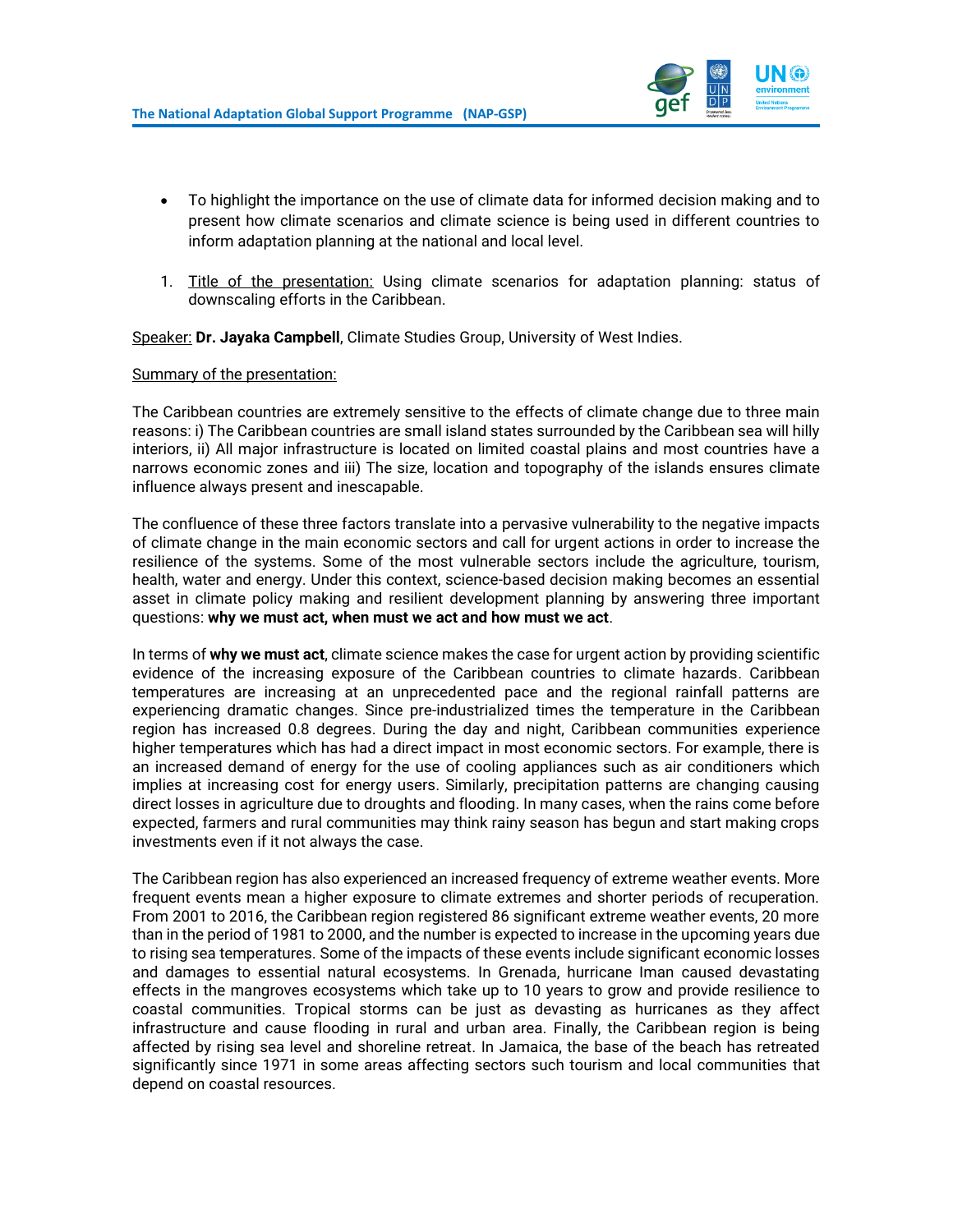

In terms of **when we must act**, climate science through future climate projections predict even more warmer temperatures and more variable rainfall patterns for the Caribbean region. Since 2001 the Caribbean region has experienced 17 years of the warmest years ever recorded to date. These increases in temperature not only have a direct impact in human population but also on the ecosystems and the local biodiversity. Rainfall patterns are expected to be more variable and less which could hamper water availability in many of the islands in the future. Additionally, due to rising sea temperatures, extreme weather events are expected to increase in terms of frequency and intensity in the upcoming years. Similarly, sea level rise poses a major issue in the region and its negative impact is expected to continue. In Bahamas there is a 22% of the population that is at risk of flooding and economic losses are estimated in between US\$869m and \$946m in 2050 and \$2.2bn and US \$2.6bn in 2080. Finally, in terms of **how we must act**, it should be a targeted, evidenced based manner so that the real, growing challenges are addressed.

In summary, using climate data in the decision-making processes is crucial to gain a **better understanding of the level of risk and vulnerability**. It also **informs policy and decision makers** and enables planning schemes to be more climate resilient and adapted to the future challenges associated to more intensified climate hazards.

#### 2. Discussion Panel

#### Moderator: **Donovan Campbell**

#### Panelists:

- Simone S. Dias, Data Consultant, Ministry of Health and the Environment.
- Lehome Johnson, Project Manager, Improving Climate Data and Information Management Project Planning Institute, Planning institute of Jamaica.
- Lennox Gladden, Chief Climate Change Officer Ministry of Agriculture, Fisheries, Forestry, the Environment, Sustainable Development of Belize.

#### Simone S. Dias, Data Consultant, Ministry of Health and the Environment.

#### Highlights:

- The Ministry of Health and the Environment have established a national partnership to coordinate the collection and systematization of environmental data.
- The Ministry of health and the Environment is preparing a set of **climate projections** to inform resilient decision making in three main sectors: housing, finance and tourism. The climate projections will also be used to develop downscaled climate scenarios and perform vulnerability assessments maps that will feed into the National Adaptation Plan. To develop the climate scenarios an intersectoral technical group will be formed.
- The main challenges the Ministry of health and the Environment is facing regarding the use of climate data are related to: i) the **technical capacity to collect and systematize data** and ii) the **quality of data**, nonetheless through the current national partnership, technical capacity is increasing and the Ministry expects to leverage this experience to improve the quality of data in the future. Financing is also a main barrier for the mainstreaming of climate data in decision making.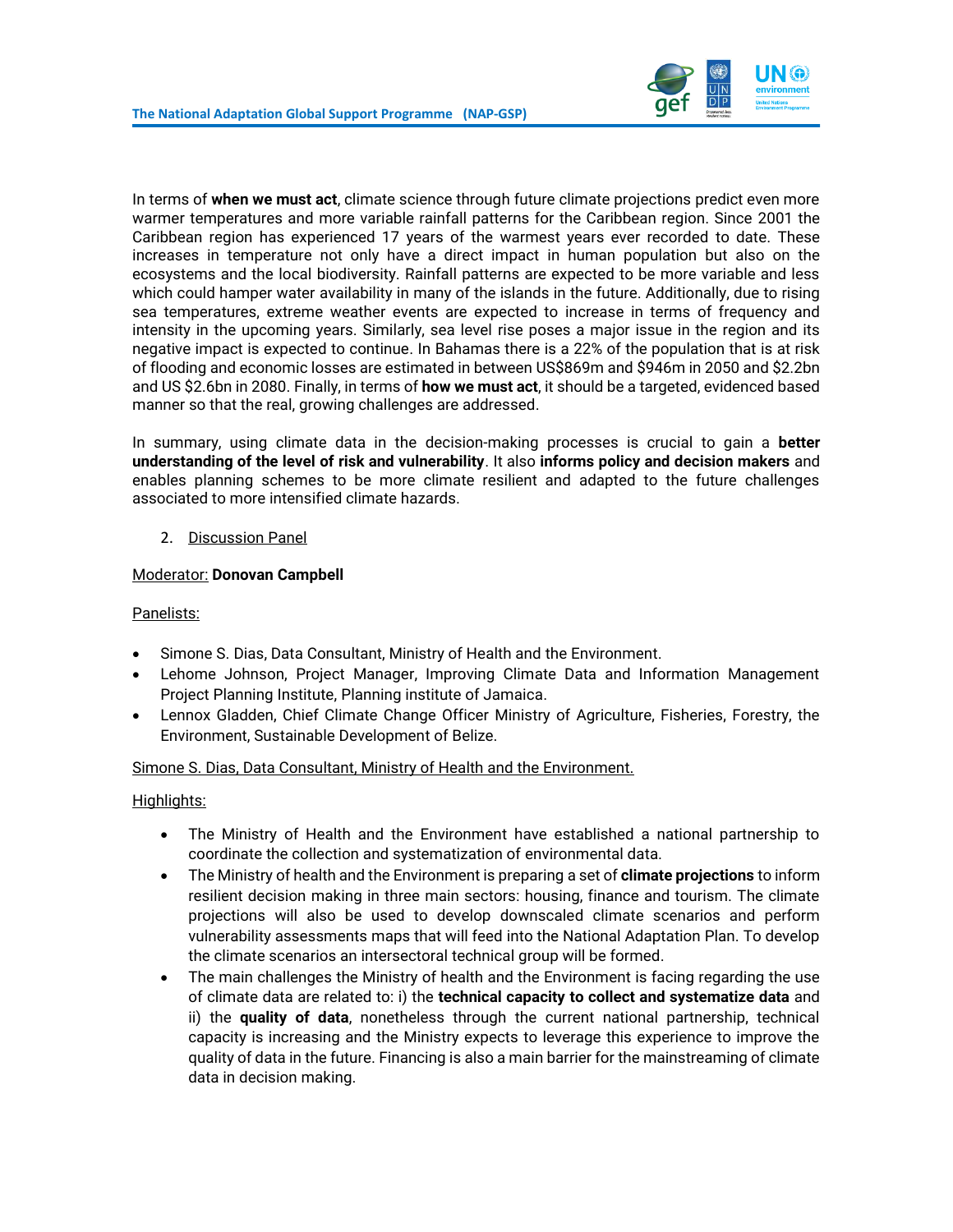

Lehome Johnson, Project Manager, Improving Climate Data and Information Management Project Planning Institute, Planning institute of Jamaica.

### Highlights:

- In Jamaica the **uptake and the usage of climate scenarios is increasing for the development for vulnerability assessments**. Currently the Planning Institute of Jamaica is conducting a vulnerability assessment for the health sector looking at the physical infrastructure and the health systems to make medical facilities climate proof.
- Other Ministries such as the Ministry of education and the Ministry of Job Creation are using the climate scenarios. On one hand, the Ministry of education is using **climate scenarios to create awareness** around the impacts of climate change and deliver key messages to the population, in particular those most vulnerable "This is what is likely to happen and these all the messages to the vulnerable groups". On the other hand, the climate change division within the Ministry of Job Creation is using climate scenarios to engage with the private sector to foster adaptation initiatives in the country.
- One of the benefits of mainstreaming climate science into policy is that the Planning institute of Jamaica and other relevant organizations can provide concrete **scientific evidence** to policy makers to guide them in the decision-making process.
- The national government is responsible to inform the public on what to expect under the current context of climate change so that communities are in position to adapt.

#### Mr. Lennox Gladden Chief Climate Change Officer Ministry of Agriculture, Fisheries, Forestry, the Environment, Sustainable Development of Belize.

#### Highlights:

- A main constraint related to the use of climate science in Belize is the **lack of systematization of data** "finding high quality data is difficult and even when is available there is a challenging processing it". There is a need to: i) increase the technical capacity of public officers to process data and translate it so that it can be used in decision making processes, ii) train the new generation of national climate scientist.
- Some actions required to improve the adaptation planning in the country include conducting a mapping exercise to identify **training needs**, **mainstream the use of climate scenarios** in the National Adaptation plan process, **create sectoral climate modelling groups** in key sectors such as fisheries to inform decision making, develop a comprehensive National Adaptation Plan and a mitigation plan that are linked to the development plan and promote evidence-based science to select adaptation measures and develop adaptation strategies.

#### **Questions:**

#### • **How do you connect science with policy?**

Donovan Campbell: The planning institute of Jamaica is the main driver. They are the executing agency; the institute looks at the science being produced, and they make sure that the science is being used.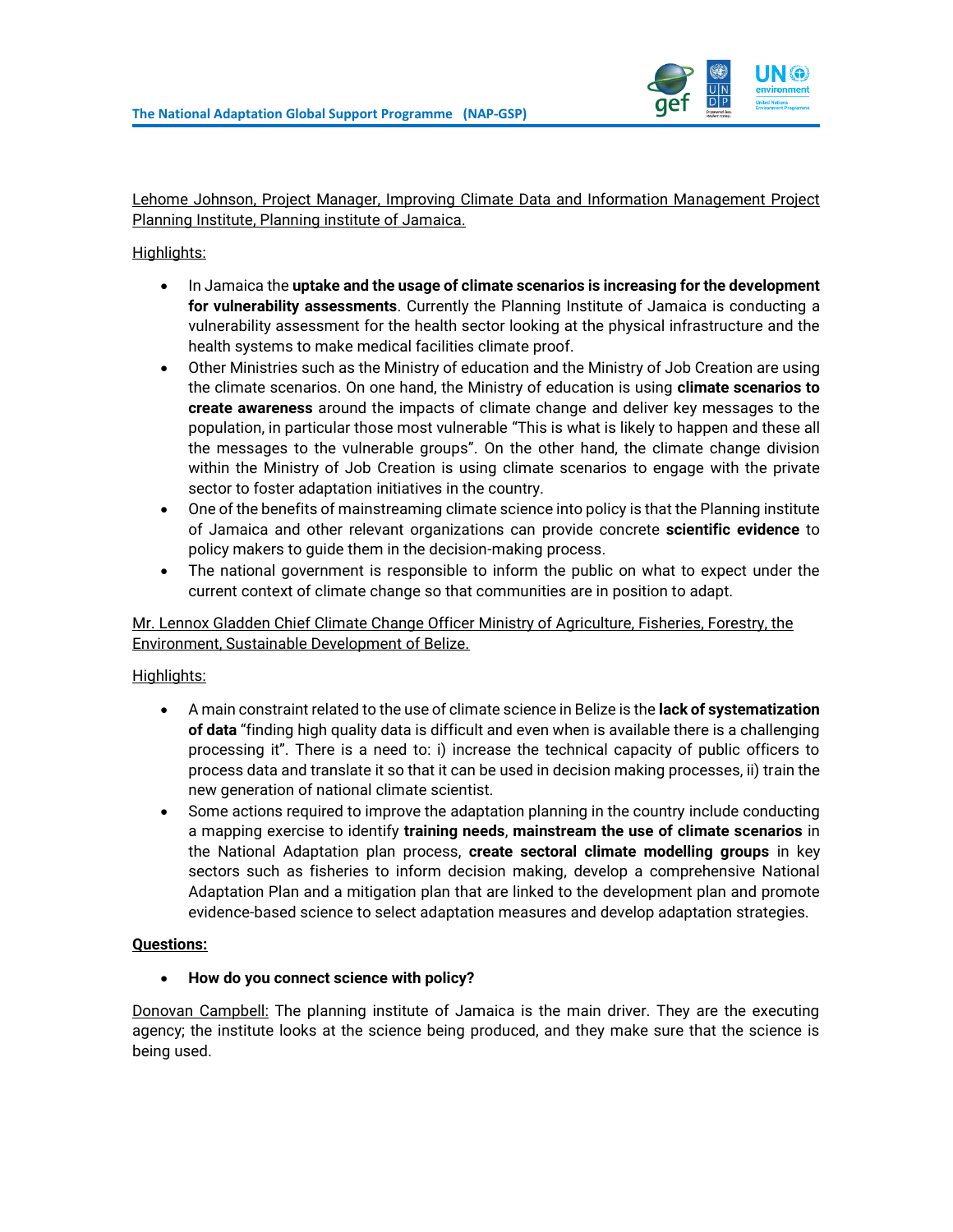

Lehome Johnson: Their role of the Planning Institute of Jamaica is to asses every project and see if climate data is being utilized. The Mandate is to see how science informs policy. Climate change policy framework Is aimed at mainstreaming climate data into sector strategies and projects.

Simone Dias: There is generalized lack of in-country capacity to process the data. The data management unit has been recently crated within the Ministry of Health and Environment.

## <span id="page-9-0"></span>**Session 2: Risk and vulnerability assessments and risk management**

#### **Objective:**

• To highlight conventional approaches to risk and vulnerability assessments and discuss mechanisms for risk management – including climate risk insurance.

At the start of the session **Donovan Campbell** from the University of West Indies delivered a brief introduction on risk. The main ideas from introduction are summarized below:

- The notion of risk is determined by **social conditions** and **people's perceptions**. What is at stake? What livelihoods will be threatened or displaced by environmental changes?
- They ways in which countries respond to risk are based on local conditions such as socioeconomic circumstances and characteristics of the different socio-ecological landscapes.
- Risk is not always evident, however, when damages and losses are quantified and seen risk becomes clear. Damages and losses due to climate variability and climate change not only imply loss of investments but also delays in development. There are also non-material losses and damages, for example of cultural spaces in the Caribbean, which cannot be put value into. The sum of the damages and losses determine the cost of the adaptation.
- To effectively reduce risk, it is paramount to **make decision based on the best available data and science.**
- 1. Title of the presentation: Risk transfer possibilities for climate related disaster CRAIC.

Speaker: **Daniel McGree**, Climate Risk Adaptation and Insurance in the Caribbean.

#### Summary of the presentation:

Climate change-oriented insurance programmes are a way of managing risk. However, there is a generalized lack of access of insurance products for the most vulnerable people and a lack of trust, awareness and education on what insurances are. Under this context, the **Climate Risk Adaptation and Insurance in the Caribbean** (CRAIC) project seeks to address climate change, adaptation and vulnerability by promoting **weather-index based insurance** as a risk management instrument for the most vulnerable and at-risk communities in the Caribbean.

The key objectives of CRAIC are:

- I. Help target countries increase social resilience and incentivize sustainable adaptation measures by incorporating climate risk insurance within a broader framework of disaster risk reduction strategies.
- II. Support the development of weather-related risk management solutions, including insurance.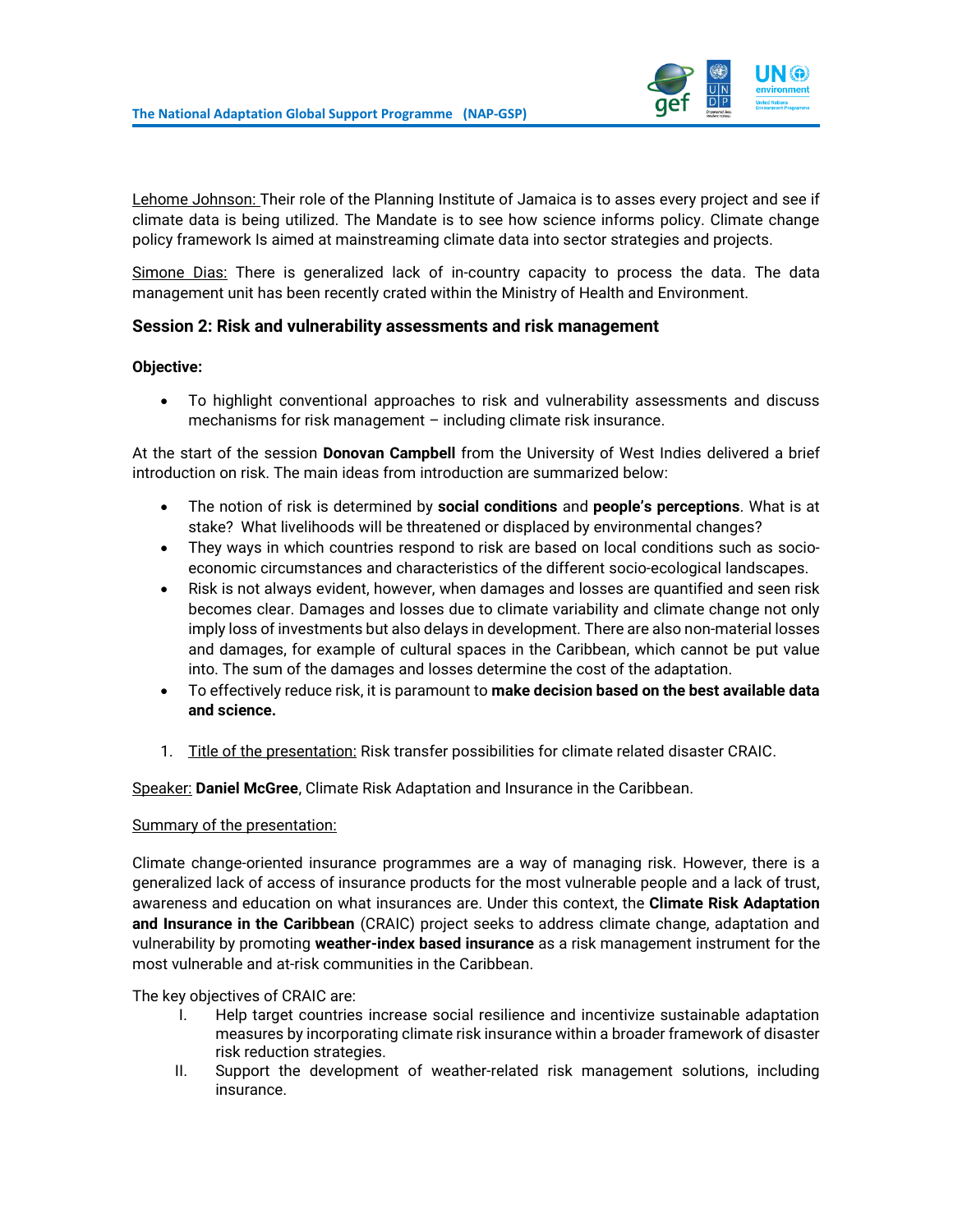

III. Support the development of public-private insurance solutions, so financial support is extended to the most vulnerable groups.

The **weather-index based insurance** is a type of insurance whereby the claim pay-out is linked to an index rather than to an actual loss of the policyholder. This index can be applied to rainfall or lack of, wind speed, temperature, crop yields, earthquake intensity and flood levels.

Currently, the index insurance and Livelihood Protection Policy (LPP) is fully activated in St. Lucia and Jamaica. The LPP is an insurance product for the low-income sector that considers extreme rainfall and extreme winds, related to hurricanes or heavy rainfall. This insurance product is aimed at individuals, groups and businesses whose lives are impacted by extreme weather, in particular, the LPP has been used by farmers in both St. Lucia and Jamaica. Other sectors such as tourism can benefit from this product, considering that the aftermath of extreme weather has a direct impact on the local economy.

In Saint Lucia there are four different triggers for wind and rainfall (mild, moderate, severe, extreme. The insurance is bought annually, and the payout is coherent with the intensity of extreme events and how much the person paid. The insurance model for the LPP can be extrapolated to other triggers such as droughts however when the project was designed it was decided on hurricane-associated risks.

Additional information on the LLP initiative from CRAIC can be found here: [https://www.youtube.com/watch?v=Iv-Gt\\_cS6OU](https://www.youtube.com/watch?v=Iv-Gt_cS6OU).

#### <span id="page-10-0"></span>**Session 3: Urban EbA**

#### **Objective:**

• To provide evidence of the applications of the Ecosystem-based Approach in urban areas in the Caribbean Region

In this session a series of presentations on the benefits and applications of the Ecosystem-based approach (EbA) in urban areas were delivered.

- 1. Title of the presentation: **Urban Ecosystem based Adaptation approach.** Clifford Mahlung, Jamaica EbA National Project Coordinator, UN Environment.
- 2. Title of the presentation: **Kingston & St. Andrew EbA Profiles.** Luke Buchanan Senior Projects Manager / GPS Navigation Specialist for JAMNAV Mona GeoInformatics Institute
- 3. Title of the presentation: **Ecosystems-Based Risk and Vulnerability Assessment in Jamaica.**

Le-Anne Roper Senior Director (Adaptation), Climate Change Division Ministry of Economic Growth and Job Creation.

4. Title of the presentation: **Urban EbA Stakeholder engagement.** Ronald Blake Executive Director Jamaica 4H Club

Some of the main highlights were:

Adaptation actions in urban and peri-urban areas are necessary to ensure the **availability of highquality ecosystem services for the cities**. Cities concentrate a significant portion of the population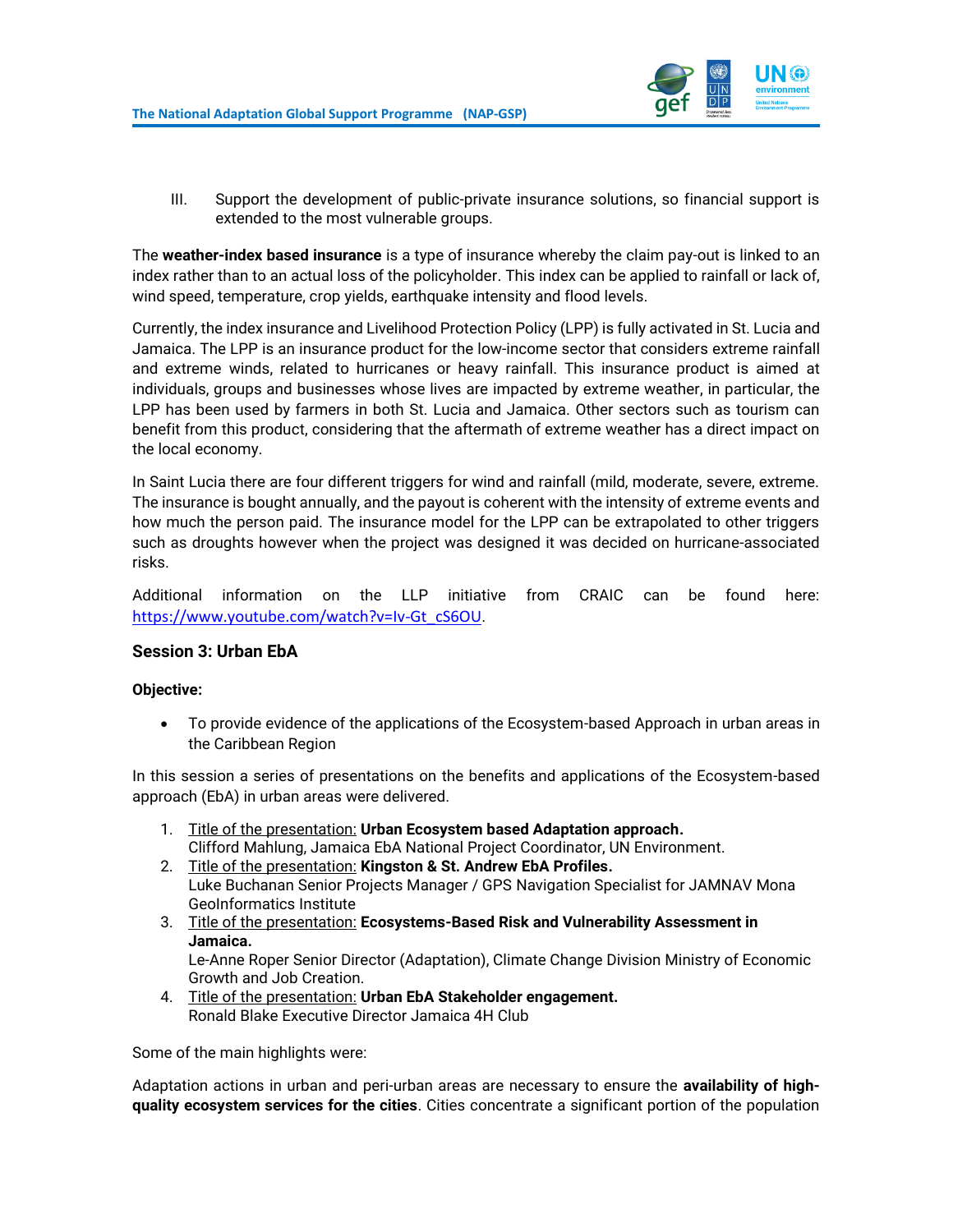

and by 2050 is it expected that 6,300 million will inhabit urban and peri-urban areas, which corresponds to 68.5% of the world population estimated for that year. The continuous increase of urban and peri-urban areas demands higher amount of resources water, energy and physical space.

Currently, many cities are starting to experience the detrimental effects of the changing climate. Some of the main impacts include water shortage, heatwaves, sea salt intrusion (coastal cities), flooding and decreased air quality. To address the current risks that cities are exposed to, adaption actions must be undertaken. However, **adaptation in these populous areas must be planned to take into consideration the natural landscape that surrounds them and the ecosystem services they depend on**. Therefore, an **Ecosystem-based approach (EbA)** to address climate vulnerabilities is a plausible option to build resilience in both urban and semi-urban areas.

Ecosystem-based adaptation (EbA) is an approach that uses these biodiversity and ecosystem services as part of a **holistic adaptation strategy**. Often through win-win outcomes, EbA protects communities from the effects of climate change while simultaneously providing a variety of ecological benefits so crucial for human well-being, such as clean water and food. **UN Environment** through its mandate to promote the use of the EbA approach is designing and conducting a series of projects that's span all types of ecosystems, from high mountaintops to the low-lying coasts. The UN Environment work is delivered through three overarching components: i) Assessments and knowledge support, ii) Capacity building and demonstration and iii) Integration of EbA options into national development and adaptation plans.

Currently, EN Environment in deploying an EbA regional project in Kingstone, Jamaica due to its increasing vulnerability to climate extremes. Kingstone is growing city that demands higher amounts of resources and is experience changes in its building pattern. The JAMNAV Mona Geoinformatics Institute is working on **EbA profile** for the city of **Kingstone** in which city growth, water quality impacts, vulnerability, infrastructure, drainage and flooding and coastal landscapes are being analyzed and quantified.

Similarly, an **Ecosystem-based Risk and Vulnerability Assessment Methodology Development Project (RiVAMP)** was developed in Kingstone to address the lack of integration of ecosystems in the development planning scheme. There is need for aassessments that inform national/sectoral development exists but don't always account for full range of ecosystem products & services.

The RiVAMP assesses 4 main areas:

- Ecosystems and ecosystem services,
- Environmental change
- Local livelihood and vulnerability
- Environmental governance

The assessment also examines human/environment interactions; driving forces of environmental degradation.

In summary RiVAMP, provides **scientific evidence** of the role of ecosystems in maintaining and sustaining ecosystem services important to increase the resilience of local communities. It also, **builds the case for the implementation of an Ecosystem-based Approach** and highlights the **value of using environmental and climate data in the decision-making process**. Finally, for the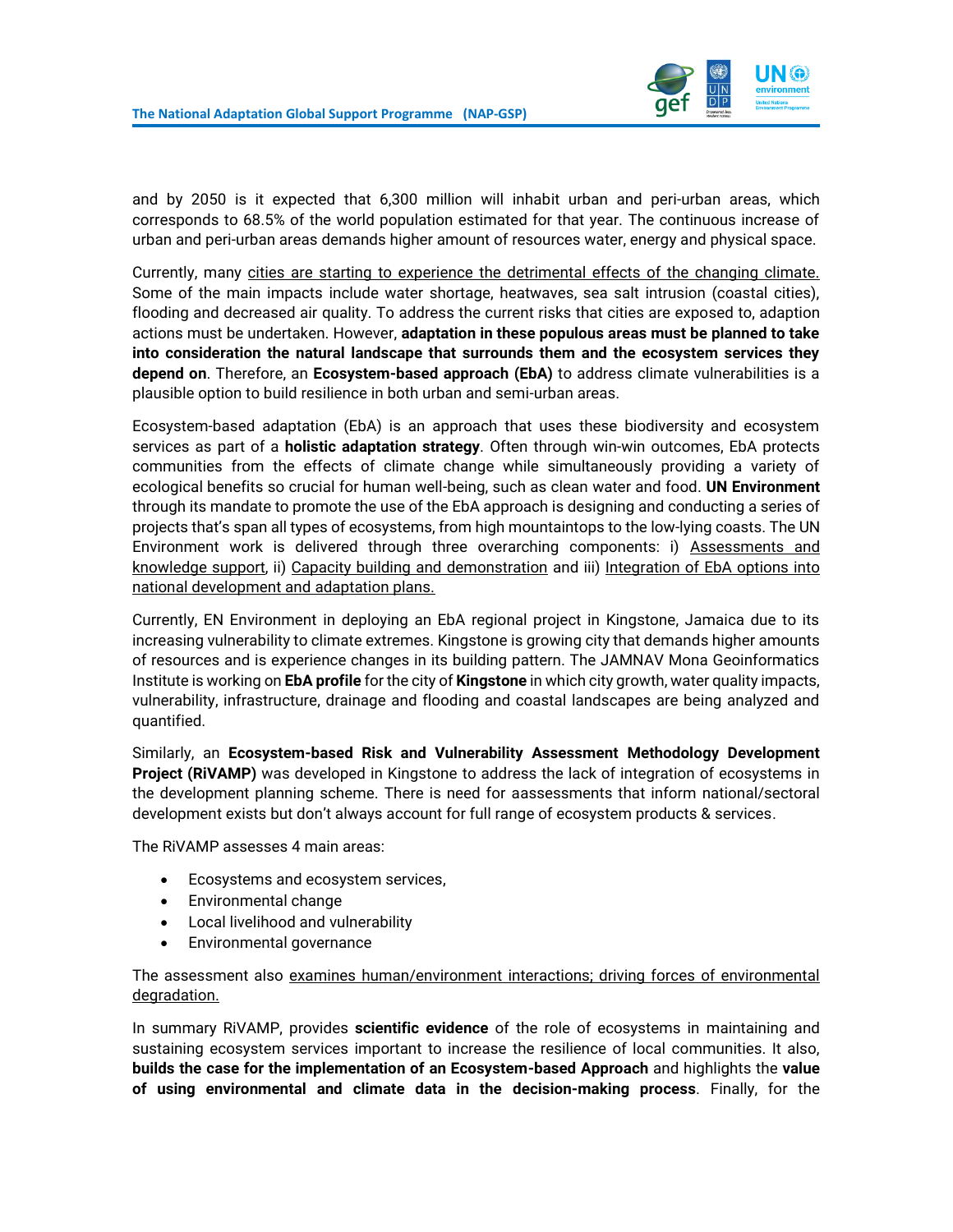

implementation of the EbA approach it is paramount to develop a stakeholder engagement strategy and identify local actors that can support the delivery of the actions.

#### <span id="page-12-0"></span>**Session 4: Disaster Risk Reduction and other cross-cutting issues in NAPs**

#### **Objective:**

• To share experiences and lessons learned on how to integrate cross-cutting issues, including DRR, in adaptation processes and interventions.

At the start of the session Ms. **Tunnie Srisakulchairak**, programme officer from UN Environment delivered a brief introduction on the importance of addressing climate change from multiple perspectives using as example the different targets included in the Sustainable Development Goal 13. The main idea was that **climate change adaptation** is an issue that must be approached from multiple perspectives including: I) **strengthening the adaptation capacity** of the countries, ii) **mainstreaming adaptation actions** into national policies and strategies, iii) **improving education, awareness raising and institutional capacity** and iv) **mobilizing funds and implementing financial mechanisms**. Similarly, the notion of including all actors in the national adaptation process was discussed. Most vulnerable communities should be at the centre of the planning and the execution of adaptation strategies.

1. Title of the presentation: Achieving the state of resilient development.

Speaker: **Ronald Jackson,** Executive Director, Caribbean Disaster Emergency Management Agency (CDEMA).

#### Summary of the presentation:

**Disaster Risk Reduction and Adaptation to Climate Change actions should not be targeted in isolation** but instead targeted towards attaining sustainable and resilient development. To achieve this, transformation and enhancements to institutional mechanisms are required as well as to transition towards a risk and threat management culture. Increasing risks, associated to the detrimental effects of climate change, are a sustainable development and human security issues, and therefore these should be treated as such. Risk and threat need to be better tracked, quantified and understood based on the best available science and from a socio-ecological perspective in which the links between the natural landscapes and the human populations are considered.

The Caribbean region has been recently affected by a series of **extreme weather events** that have caused significant losses in the region GDP and have affected an important portion of the population. Extreme weather events are expected to increase in terms of frequency and intensity and there is a very short time frame for the Caribbean to prepare for the harsher climate challenges and risks associated expected to occur in the upcoming years. Some of the main risks and challenges include:

- Appearance of previously unknown infectious diseases.
- Unusually extensive flooding in many parts of the Caribbean.
- Damage to vital systems and infrastructures upon which Caribbean societies and economies depend.
- Major challenge for decision makers in government and the private sector.
- Difficulties created for traditional risk management and risk-sharing actors.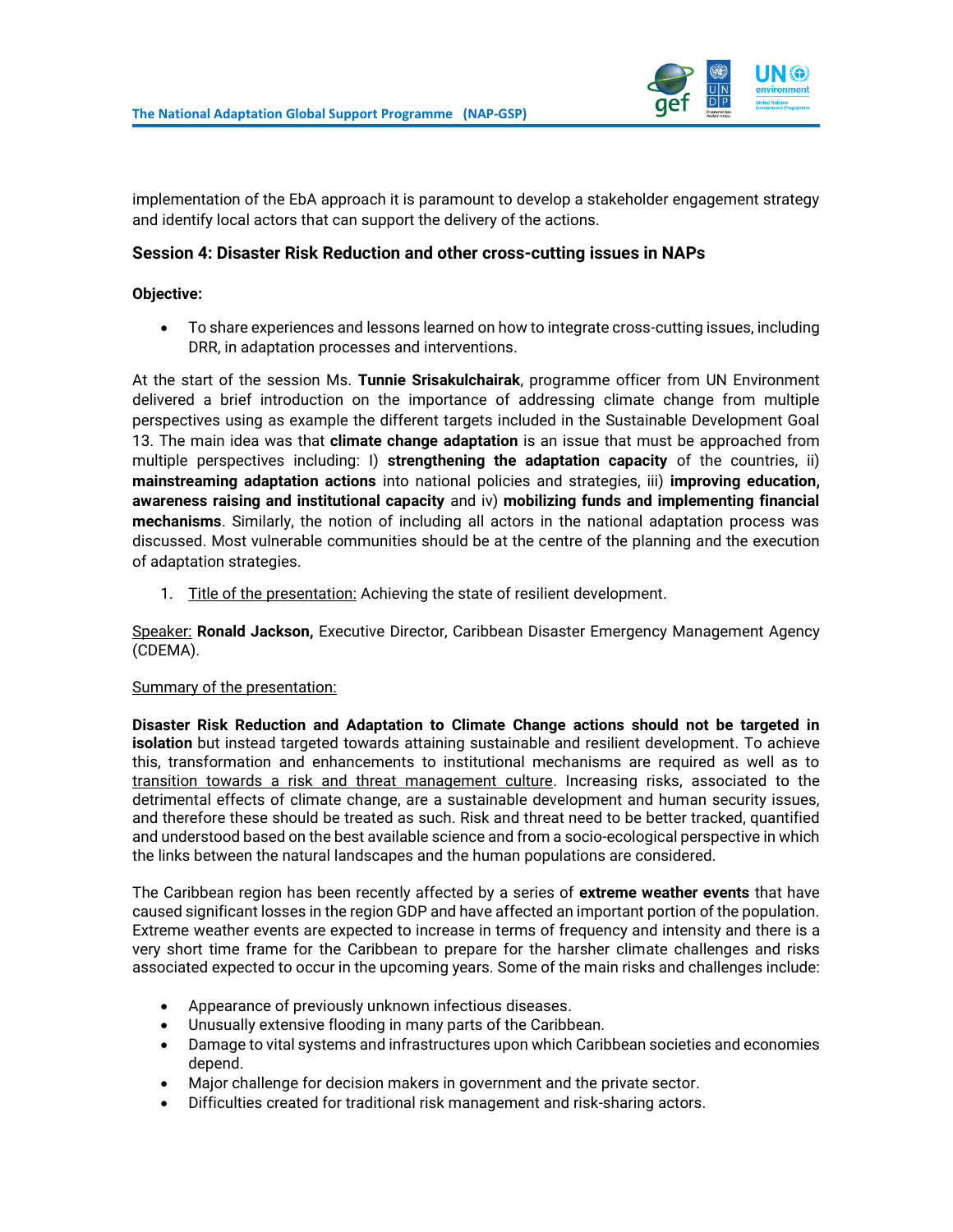

Some countries in the Caribbean region identified climate change associated risk as threats and issues that needed to be addressed since the mid-1990, however most of those efforts remained unchecked. Similarly, several initiatives aimed at improving disaster preparedness were established during the 1980-2009 period, including the Pan-Caribbean Disaster Preparedness and Prevention Project (PCDPPP), the Caribbean Disaster Emergency Response Agency (CDERA), and the Caribbean Disaster Mitigation Organization (CDMO).

In 2009 the **Caribbean Disaster Emergency Management Agency (CDEMA)** was created to replace the former CDERA and to advance the work of CDERA to ensure sustainable development of resilient communities within the Caribbean Region. The idea behind the creation of CDEMA was to integrate additional mandates to the of CDERA which included:

- Encouraging the adoption of disaster loss reduction and mitigation policies and practices at the national and regional level and the establish Cooperative arrangements and mechanisms to facilitate the development of a culture of disaster loss reduction.
- Coordinate the establishment, enhancement and maintenance of disaster response capabilities.

The CDEMA mandate is to: i) **Provide immediate and coordinated response**, ii) **Secure, coordinate and provide reliable and comprehensive information** and iii) **Coordinate the establishment and maintenance of adequate disaster response capabilities**. The specific actions included in each of the work lines is included in graphic 1.

To achieve CDEMA objectives is it paramount to foster a **generalized culture of safety** that integrates as core elements the formulation of disaster risk reduction-oriented policies and their adequate planning and implementation, the establishment of strategic alliances with business partners and the empowerment of partners, including the civil society. Moreover, all hazards and their phases (prevention, preparedness and recovery) must be considered, including those related to climate change and natural disasters as well as those induced by human action.

The concept of preparedness in the Caribbean is transitioning towards the concept of **resilience** and thus efforts are being directed to building more resilient Caribbean societies with a greater ability to prepare, respond, recover, rehabilitate and mitigate. This transition is also evident in the CDEMA current strategy which focus on a Result-based Strategy and Programming Framework that emphasises the nexus of Climate Change and Disaster Risk Reduction in building resilience in the Caribbean.

To conduct an effective transition towards resilient development, **enabling conditions** in terms of **enhanced governance**, **coordination and partnerships** must be created. Adaptation speaks to strengthening resilience and reducing vulnerability to climate change through strategic planning and alliances. Therefore, the Region focus must be managing risk and threats that can derail efforts towards the **ultimate goal of sustainable development or sustained development**, through the integration of actions that at reducing the vulnerability and enhancing the resilience.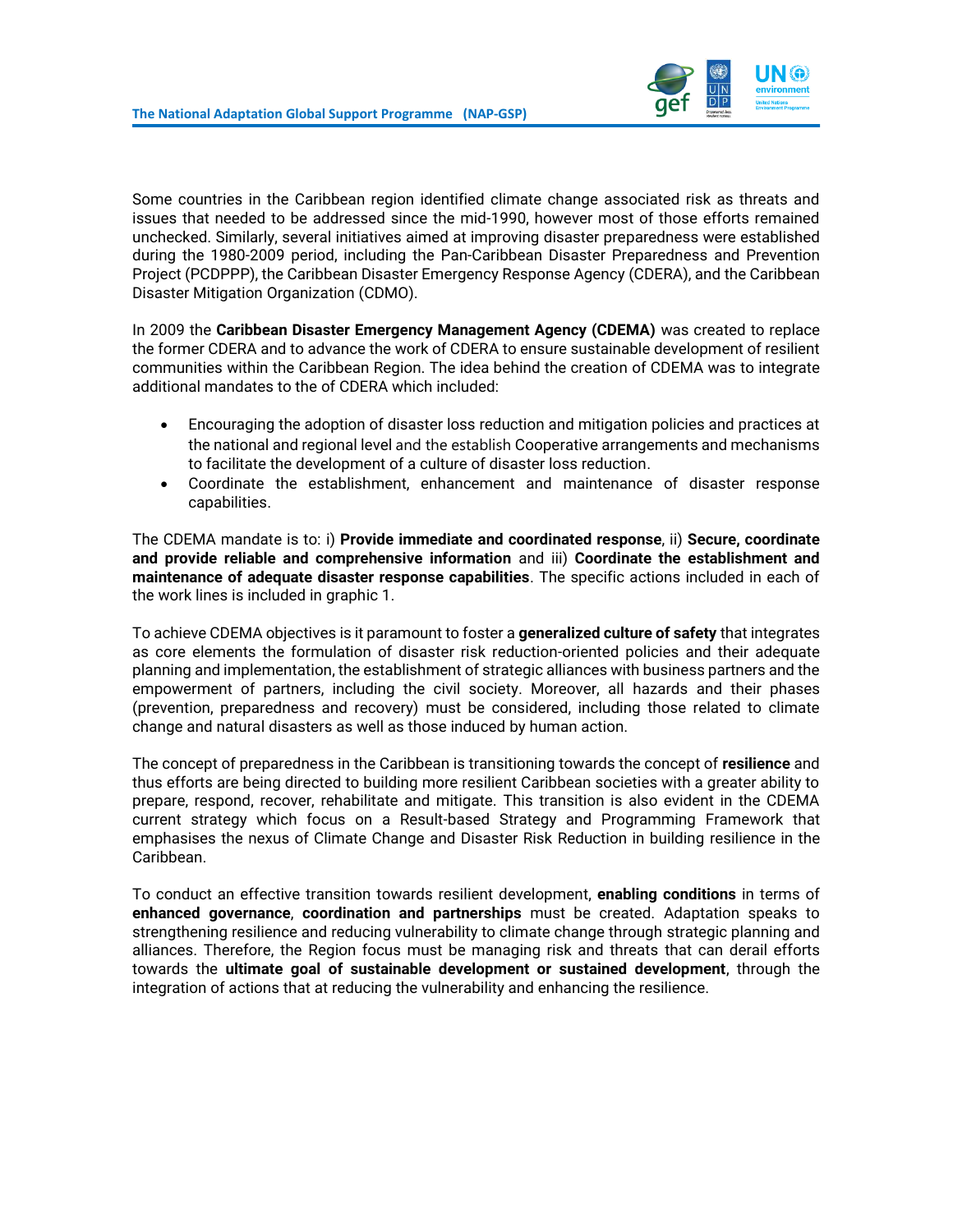



Graph 1. CDEMA mandate since 2009. Ronald Jackson presentation, Caribbean Regional Training Workshop on Innovation and Implementation of National Adaptation Plans.

2. Discussion Panel

Moderator: Tunnie Srisakulchairak, Programme Management Officer, Climate Change Unit Asia and the Pacific Office

#### Panelists:

- Donovan Campbell, University of West Indies.
- Hanoch Barlevi, Regional Emergency and Risk Programming Latin America and Caribbean Regional Office, UNICEF
- Leisa Perch, Senior Consultant, UN Women

#### Donovan Campbell, University of West Indies.

#### Highlights:

- **Technology Needs Assessment project (TNAs):** 60 countries around the world have received support to prepare their Technology Needs Assessment.
- The work came out of the UNFCCC desire to facilitate technology transfer to address climate change. UNFCC established protocols to transfer technology and identify needs. In the Caribbean, the TNA project is working together with the **UNEP-DTU partnership**.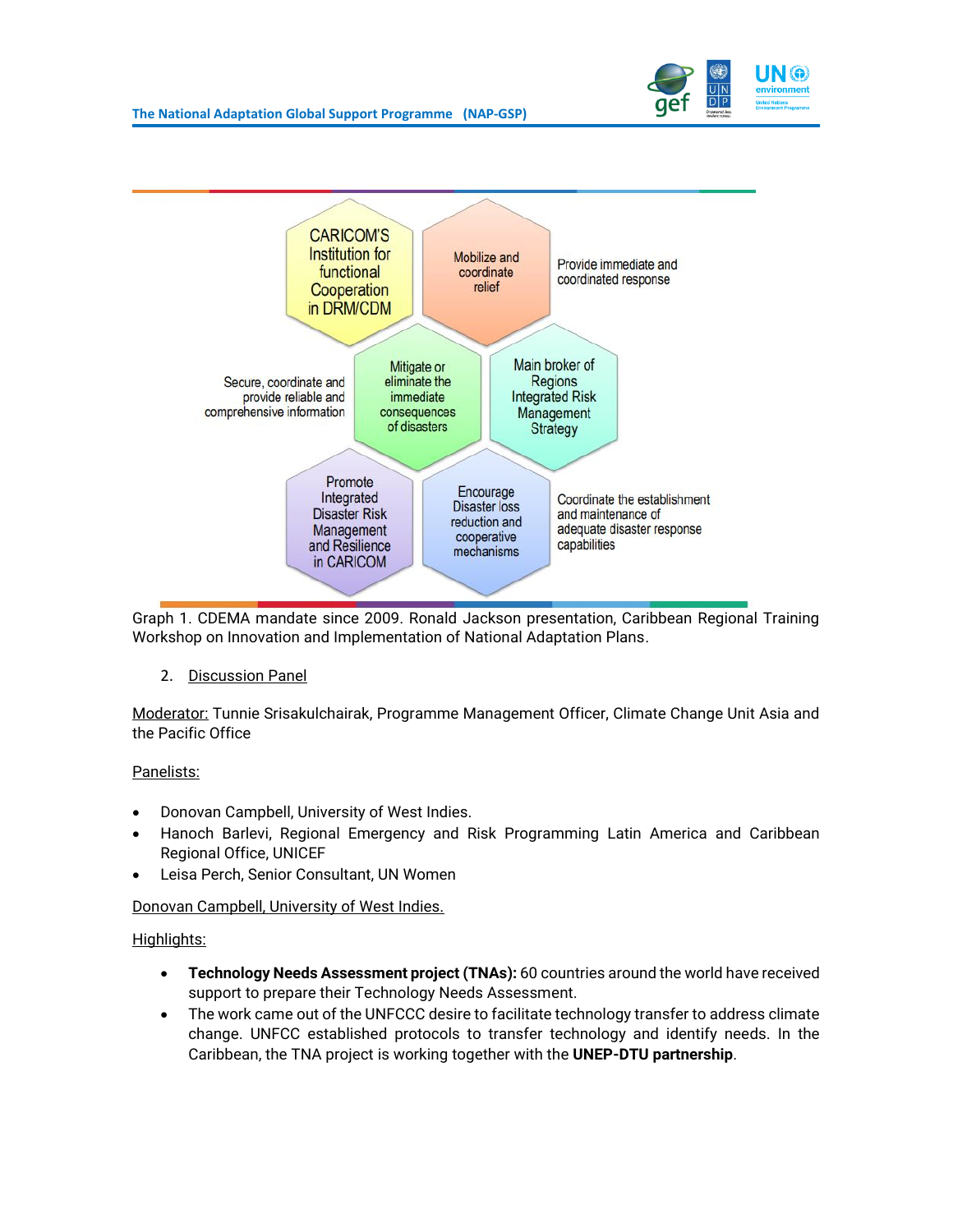

- The University of west Indies is supporting Caribbean countries in the development of their TNAs, in both mitigation and adaptation to climate change, with a focus on Disaster Risk Reduction. Five countries have received this support so far.
- The starting point for the development of the TNAs are the countries Nationally Determined Contributions.
- **The Technology Actions Plans (TAPs)** are the vehicles to enhance the implementation of the TNAs. The action plan is not supposed to stand alone but it is to be included as part of the adaptation planning process of the countries. The Technologies considered are not just hardware and software technologies, but also other innovations that can be carried out to address the most pressing issues. The **TAPs should include an analysis of the main gaps and barriers, to establish an effective enabling Environment**.
- There are potential opportunities for finance the assessments through the identification and formulation of project ideas.
- Prior to the TNAs, there had not been any projects focusing on technologies itself. Technologies had always been considered as complementary to other plans. The TNAs are innovative in the way that technology is their main focus.

Hanoch Barlevi, Regional Emergency and Risk Programming Latin America and Caribbean Regional Office, UNICEF.

#### Highlights:

- To address current adaptation issues, we need to have a more **inclusive approach**. Adapting to climate change is one of the most pressing issues of our time and there is a need to act together.
- **Children and youth need to be involved in the making of solutions**. They are not only very vulnerable to the negative effects of climate change but also, they are vital actors of the next generation. Children and youth need to be informed to make better decisions. There is a need to integrate their vision and their voice because they are entitled to have one.
- The National Adaptation Plans are multisectoral but there is not much around social services.
- In the Caribbean region **the National Adaptation Plans** should consider aspects such as school safety, physical safety and environmental issues children and youth are exposed to. For example, water harvesting in the roofs of school could be an important measure that could have a positive impact in the well-being of children during water scares periods. Also installing a recycling culture from the start and integrating it into the current waste management systems in the education sector can contribute in the reduction of climate change impacts such as flooding associated to clogging of water canals.
- The National Adaptation Plans should also consider the formulation and implementation of adaptation sectoral plans for the education sector that include actions such as mainstreaming climate change education into current education curriculum and educational programmes.
- There is a need of an increasing awareness around current environmental issues for the children and youth. What is the real impact of plastic bottle and other single use plastic? what are the main benefits of engaging with green technologies? To engage the next generations into the solutions that are being planned today, there is a need to build capacities and prepare the future workforce.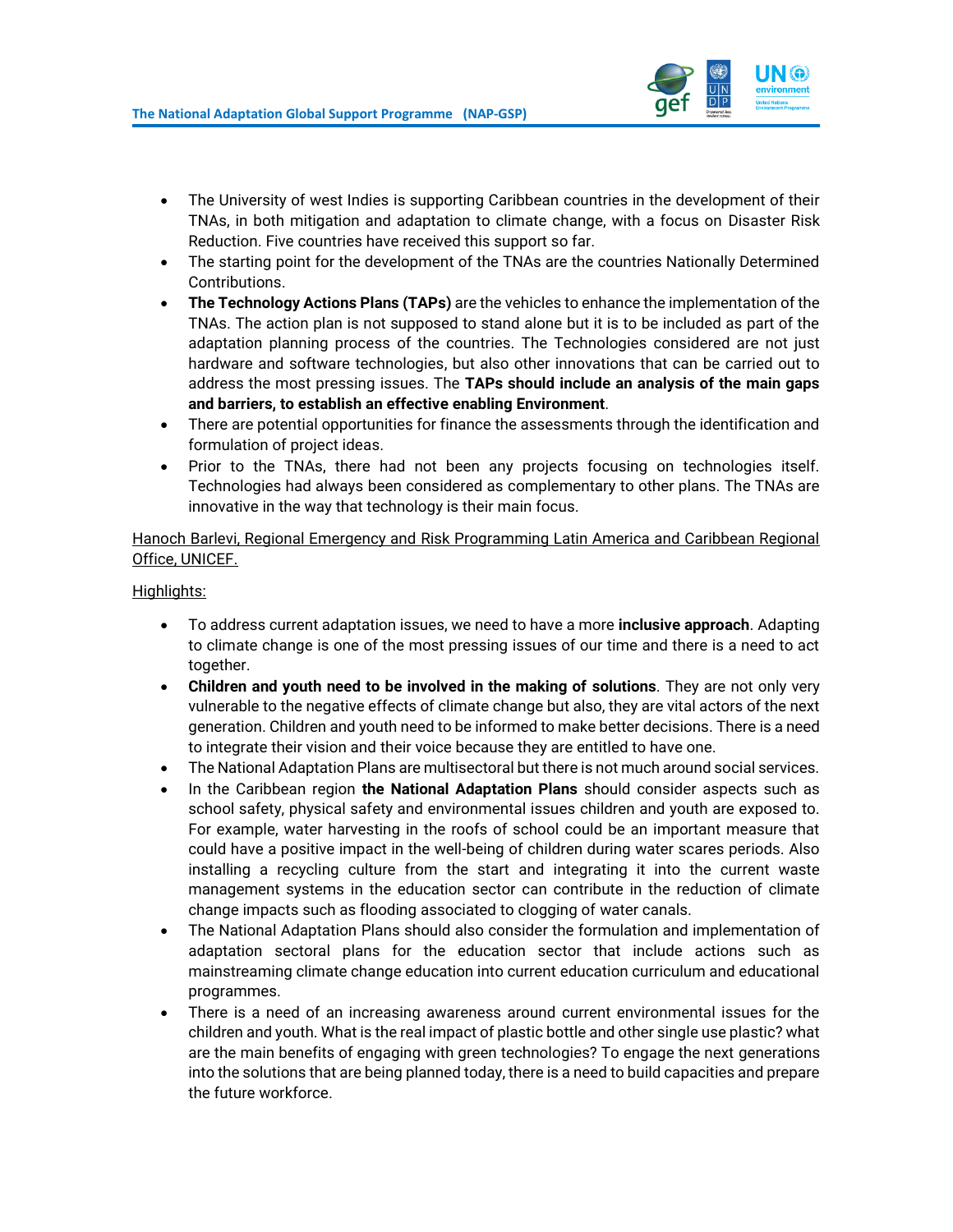

Leisa Perch, Senior Consultant, UN Women.

Highlights:

- There are two main premises: i) **there is a need to recognize that adaptation is not only a technical issue but also a social issue** and ii) **people are a central part of adapting to climate change so it is paramount to include them in all efforts.**
- The focus of UN women is in gender equality. Women and men have different responsibilities. Men and women process information different, respond different, people don't see the information the same way. They all hear the same messages but in different ways. There is a need to tailor the action to respond to individual needs.
- Understanding **the differential and disproportional impacts of climate change** is vital to formulate and implement effective adaptation strategies. Gender considerations should be an essential component of any sectoral adaptation plan.
- Adaptation is not only about how many crops are being harvested during dry season but also how much income they are producing. Adaptation is understanding people needs. If the right questions are not being asked there is little chance to understand the real issues underneath Adaptation is also analyzing the climate risk assessments and understanding them from a gender perspective.
- Water is key and fundamental to more communities and it is the one thing people struggle the most. UN Women is working with women farmers to identify where the opportunities are for good governance. One can do a lot of research and analysis and still miss the boat; people need to be heard to understand the real needs.
- In the Caribbean it is paramount to understand the **social dynamics** that are happening. There is a need to analyze particular social groups, those most vulnerable to the detrimental effects of climate change. There is a faulty record in understanding social dynamics but there has been improvement in some areas such as post disaster analyses and dynamics, however there is a struggle in understanding adaptation.
- We can't change the drivers of vulnerability if we do not act holistically.

Discussion: Key challenges of mainstreaming adaptation.

- **Ronald Jackson, Executive Director, Caribbean Disaster Emergency Management Agency:**  "We need to know for ourselves what we need (country vision) why we haven't we advanced: people, accountability, policy. If you are not monitoring, measuring you don't know if you are attaining the goals, there is a need for accountability. Competing for resources instead of addressing the issue that we need to tackle. We keep re packing issues under different names. Risk reduction and response--- climate change adaptation. We don't have a problem of intelligence in the Caribbean. We have to rethink the institutional architecture"
- **Leisa Perch, Senior Consultant, UN Women: "**The importance of dealing with this issue is that if you we don't understand the development context in which we are, we are not going to be able to address this issue. In the development plan, how does your social context, links into the different policies. There is limitation in the articulation of the different policies. You must start from the understanding of the stage you are in, so you really understand the problem. We have an opportunity to understand the social issues in the region We need to invest in understanding behavior"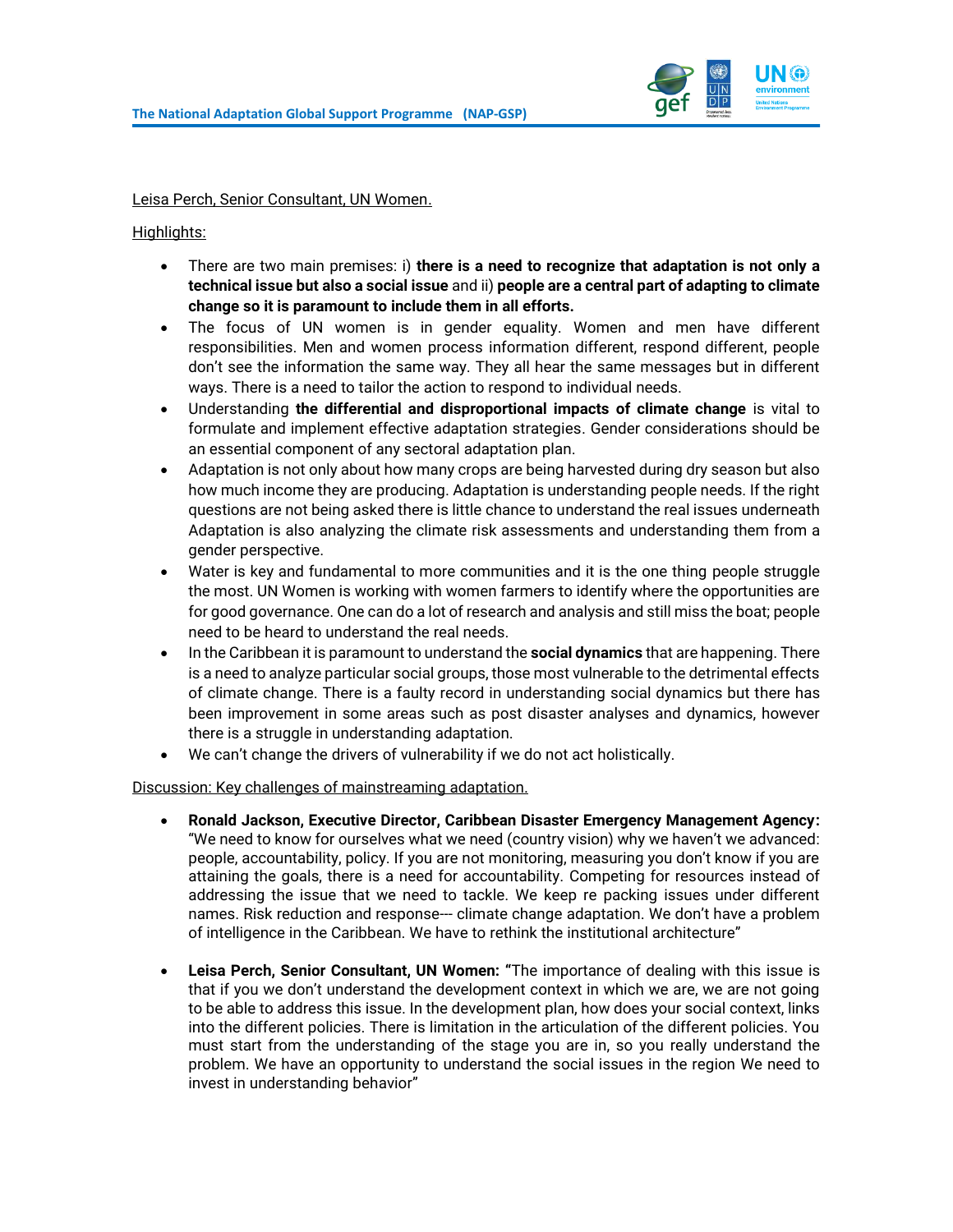

• **Donovan Campbell, University of West Indies:** "At the university of West Indies we are expected to provide an exceptional level of services to society, however resources are always an issue. Not just from the technology perspective but also resources to deliver better education and opportunities for future generations. In terms of barriers for technology uptake. We are expected to demonstrate results from an adaption standpoint, but without accurate data, we won't be able to do that effectively. We are not short of plans and ideas; the issue is the translation to the local level. There are barriers in local institutions that constrains actions, and those are the vehicles to land actions and the local level. Local groups do not hold together as much. There is an issue of challenge, we don't understand the behavior of the local groups or their structure. Without that understanding it is difficult to build real capacities People are the front line of adaptation. We need to understand the issues at a collective status and conduct collective decision-making process.

## <span id="page-17-0"></span>**Session 5: Monitoring and Evaluation**

#### **Objective:**

• To highlight the importance of tracking adaptation actions and to obtain an overview of the current status of the adaptation progress monitoring and evaluation in the Caribbean region

The purpose of this session was to **highlight the importance of tracking adaptation progress** in the countries and to obtain an overview of the processes related to adaptation monitoring and evaluation in the region. For this, a practical exercise was conducted in which country participants were divided groups so they could answer questions related to adaptation tracking.

At the start of the session Ms. **Elena Pita**, programme officer from UN Environment delivered a brief introduction on the importance of addressing adaptation monitoring and evaluation. The main messages of the introduction were:

- **Tracking adaptation progress is essential** to understand if we are making our societies and economies less vulnerable and more resilient to the impacts of climate change, as well as to understand if we are getting the most 'adaptation' or resilience out of our investments.
- To understand and promote adaptation actions that reduce vulnerability, increase resilience and take advantage of new opportunities, **it is crucial to understand, analyse and follow the progress of adaptation.**
- The frameworks and processes we develop for measuring, aggregating and comparing adaptation results have to **meet the needs of all stakeholders from local to global levels.**
- In Latin American the forum of Ministers of Environment have supported a decision to promote capacity building and exchange of experiences in the integration of adaptation indicators at the national level to contribute to building resilience in the Latin American and Caribbean region, recognizing the unique biophysical characteristics, and considering the different approaches and visions that countries have.

In the practical exercise the country participants were divided in three groups to understand opportunities, challenges, good practices and lessons learned on the following topics:

- 1. How is your country measuring adaptation results?
- 2. How can we distinguish adaptation within development action?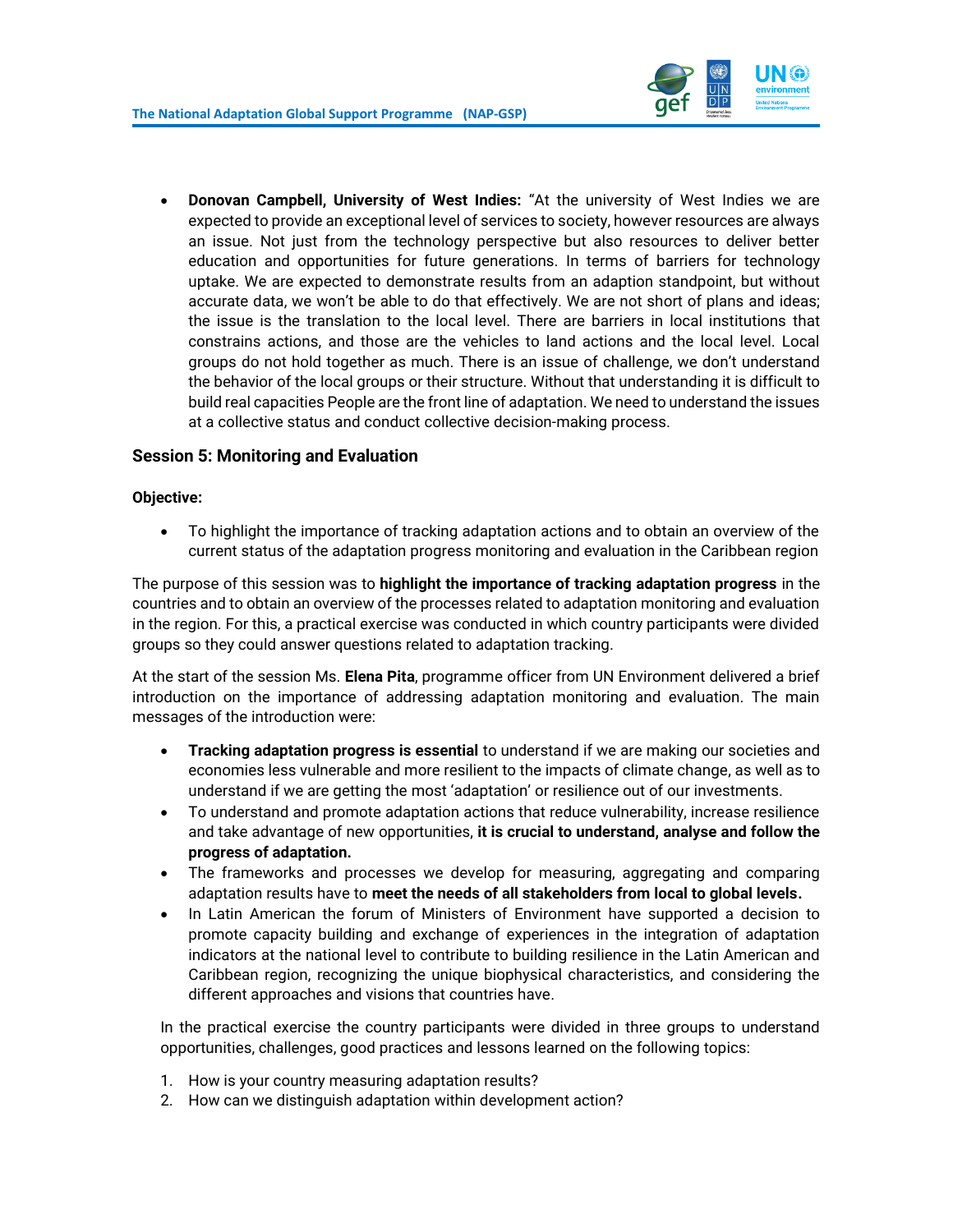

3. How can we work across levels (local-national-regional-global) and sectors and engage different actors effectively?

#### Highlights:

#### How is your country measuring adaptation results?

- Countries experience similar barriers around the monitoring and evaluation of adaptation actions in terms of the **limited capacity to collect adequate data** and **availability of accurate indicators** that enable to track adaptation progress
- In some countries environmental data is being collected and processed such as in Jamaica through the Statistical Institute of Jamaica. This institute collect socio-economic information and together with Planning Institute of Jamaica they a create a survey of living conditions. However, there is a constrain in applying indicators aimed at monitoring adaptation actions.
- Through the implementation of the National Adaptation Plan, some countries such as Saint Lucia are starting to design a set of adaptation indicators that can provide information for the national Monitoring and Evaluation framework through the Capacity-building Initiative for Transparency (CBIT) of the Global Environmental Facility (GEF). **UN Environment** is supporting Antigua and Barbuda and Grenada in the establishment of their adaptation Monitoring and Evaluation Framework.

#### How can we distinguish adaptation within development action?

• Actions aimed at enhancing the adaptative capacity must include **climate and data information** such as climate trajectories and scenarios. Climate information enables countries to plan according to expected changes associated to climate variability and climate change. Hence, the main difference between a sustainable development plan and a sustainable and resilient development plan is the use of climate data and scenarios. This should be reflected in the monitoring and evaluation frameworks.

How can we work across levels (local-national-regional-global) and sectors and engage different actors effectively?

- The formulation and implementation of the **National Adaptation Plan is an entry point to enhance the coordination mechanisms** across the different actors and to land global and regional policies at the local level.
- The achievements of the **Sustainable Development Goals (SDGs)** are another entry level to coordinate actions between sector. The SDGs consider targets and indicators that are multisectoral and promote de collective work of different actors.
- The establishment of robust **Monitoring and Evaluation frameworks** to track adaptation progress is also an opportunity to design multisectoral indicators that promote collaborative and collective work between different ministries.
- To monitor adaptation actions is it paramount to establish **institutional arrangement** between the different actors involved in the review and collection of environmental data. This is an opportunity to coordinate actions and involve different stakeholders in the process.

#### <span id="page-18-0"></span>**Session 6: NAPs and the development agenda**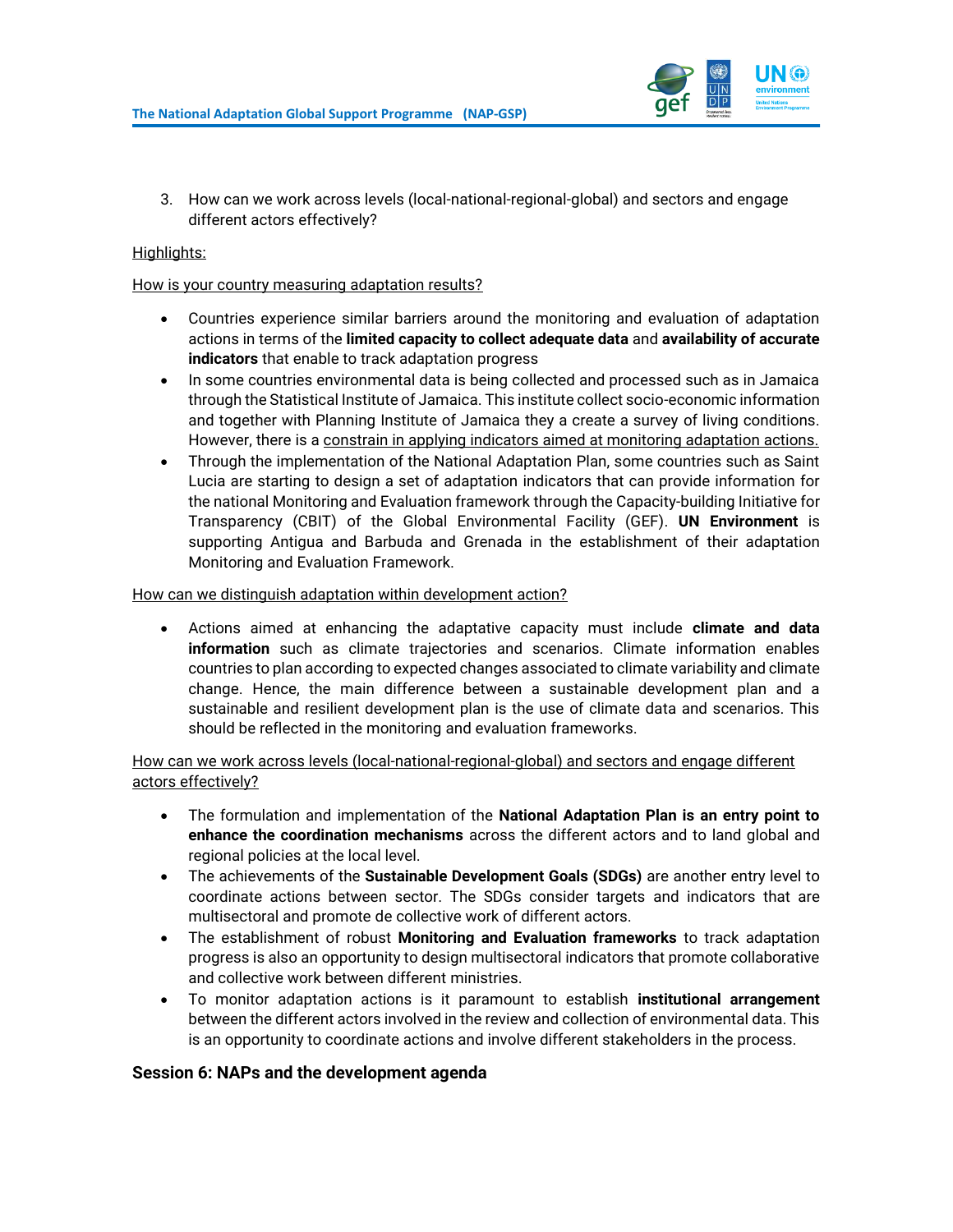

#### **Objective:**

• To establish the link and synergies between the National Adaptation Plans and the Development agenda.

Title of the presentation: Update on national adaptation plans – from formulation to implementation.

Speaker: **Kenel Delusca**, Researcher and member of the LEG (Least Developed Countries Expert Group)/ Principal author of the sixth IPCC report on climate change

Summary of the presentation:

The **Least Developed Countries Expert Group (LEG)** was established in 2001 to support least developed countries in their efforts to adapt to the negative effects of climate change and to provide technical guidance and support in the formulation of the National Adaptation Plans. **The main objectives of the National Adaptation Plans are:**

- To **reduce the vulnerability** to the impacts of climate change, by building adaptive capacity and resilience.
- To **facilitate the integration of climate change adaptation**, in a coherent manner, into relevant new and existing policies, programmes and activities, in particular development planning processes and strategies, within all relevant sectors and at different levels, as appropriate.

The National Adaptation Plans are important instruments to achieve the global goal on adaptation, started in article 7 of the Paris Agreement: Enhancing adaptive capacity, strengthening resilience and reducing vulnerability to climate change, with a view to contributing to sustainable development and ensuring an adequate adaptation response in the context of the global temperature limit of less than 2°C. Currently several countries have access funding for the formulation of their National Adaptation Plans. UN Environment supports countries in the accessing of readiness funding from the Green Climate Fund to support countries in the formulation and implementation of their National Adaptations Plans as well as to strengthen adaptation planning schemes.

The main challenges to overcome in terms of adaptation planning are:

- 1. Access to funding.
- 2. Articulating strong climate science basis for adaptation.
- 3. Comprehensive financing strategies for adaptation priorities.
- 4. Strong leadership and coordination.
- 5. Institutional and technical capacity for developing bankable proposals and for their execution, monitoring and evaluation.
- 6. Effective and extensive multi stakeholder engagement.

#### <span id="page-19-0"></span>**Session 7: knowledge management**

#### **Objective:**

• To highlight the importance of considering lessons learned and an active learning approach to formulate the adaptation plans and implement adaptation actions.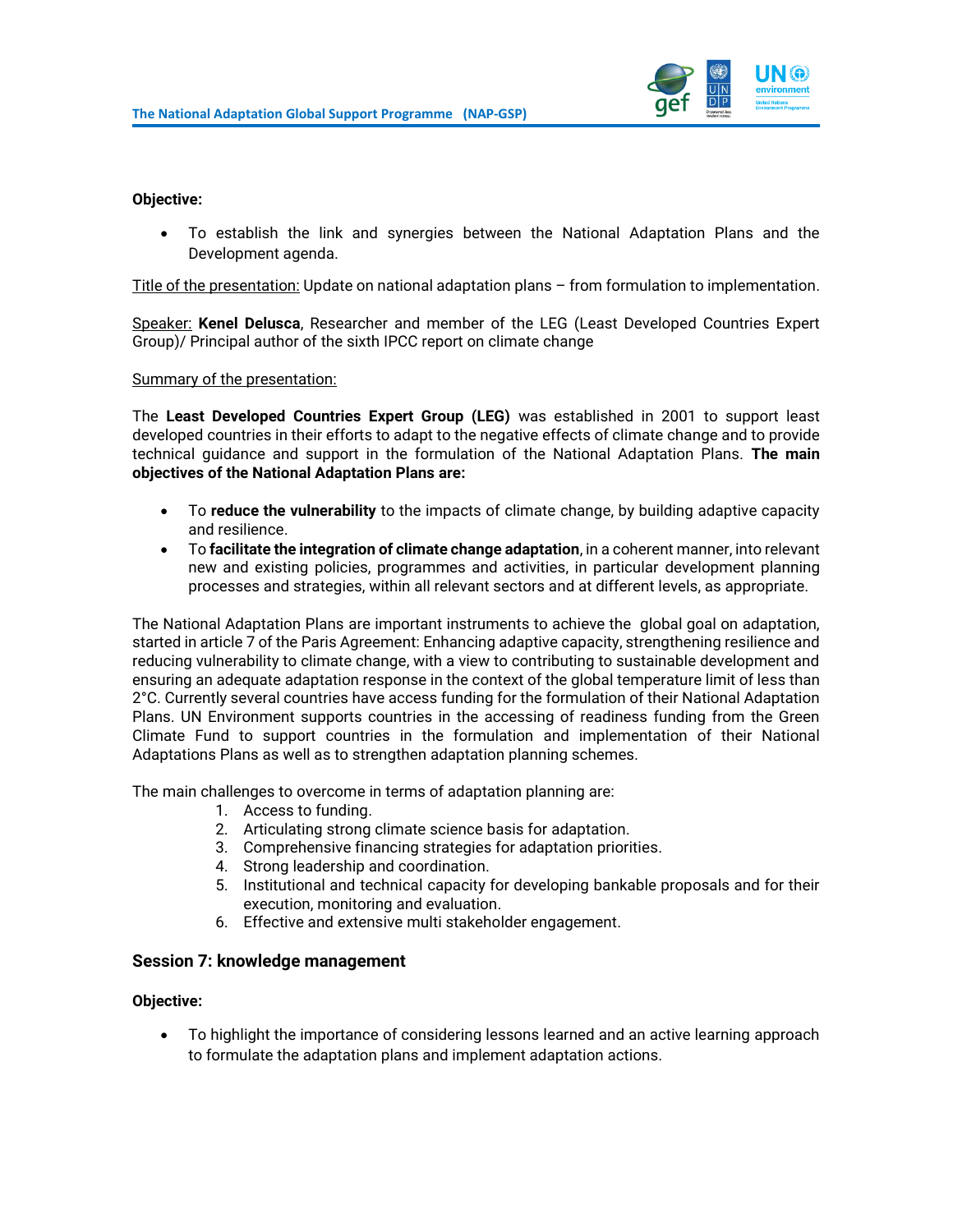

At the start of the session Ms. **Elena Pita**, programme officer from UN Environment delivered a brief introduction on the importance of considering an active learning approach into the adaptation planning process. The main messages of the introduction were:

- Active learning refers to the capacity to **use the experience and lessons learned during adaptation planning and implementation** to inform future adaptation efforts, including identification and promoting best practices.
- Progress, experience, best practices, lessons learned, gaps, needs and support provided and received in the process to formulate and implement National Adaptation Plans.
- The forum of **Ministers of Environment of Latin America** has prioritized the exchange of experiences and South-South cooperation for the identification, the development and implementation of adaptation measures and plans, based on data and climate change scenarios, using as basis, among others risk maps and other innovative tools as well as the exchange of experiences in the integration of adaptation indicators at the national level to contribute to building resilience across the Latin American and Caribbean region.
- The **components of regional knowledge sharing** are defining the contents (the information that wants to be shared), the public (the audience and the sources of information), the processes (the exchange modalities) and the technology (the tools required to perform the exchange).

Title of the presentation: REGATTA In support to Adaptation Planning.

Speaker: **Sebastián Rodriguez**, Adaptation Specialist, Climate Change Unit Regional Office for Latin America and the Caribbean UN Environment.

#### Summary of the presentation:

The **United Nations Environment Program** (UN Environment) through the **REGATTA** initiative, with funding from the Government of Spain, provides support to the countries of Latin America and the Caribbean in the **formulation and implementation of their National Adaptation Plans**. For this, UN Environment through its climate change unit for Latin America and the Caribbean, offers technical assistance to the countries in the design and presentation of proposals related to the National Adaptation Plans to access the preparatory funds "Readiness" of the Green Climate Fund. Similarly, UN Environment in partnership with the Climate Technology Center and Network (CTCN) offers **technical assistance** that can complement the planning and implementation processes of the National Adaptation Plans in the region. The assistance provided by UN Environment responds to the needs of the countries and the regional analyzes such as the analysis of needs derived from the Paris Agreement related to the process of formulation and implementation of the National Adaptation Plans developed by the United Nations Framework Convention on Climate Change (UN Climate Change).

Additionally, UN Environment, through the National Adaptation Plans Global Support Program (NAP-GSP), supports countries in the process of strengthening institutional and technical capacities for the development of their National Adaptation Plans. In this sense, UN Environment through the **NAP-GSP program** has implemented face-to-face training workshops in South America, Central America and the Caribbean, aimed at presenting tools and planning approaches for adaptation, and generating spaces for the exchange of knowledge and experiences to promote regional cooperation processes.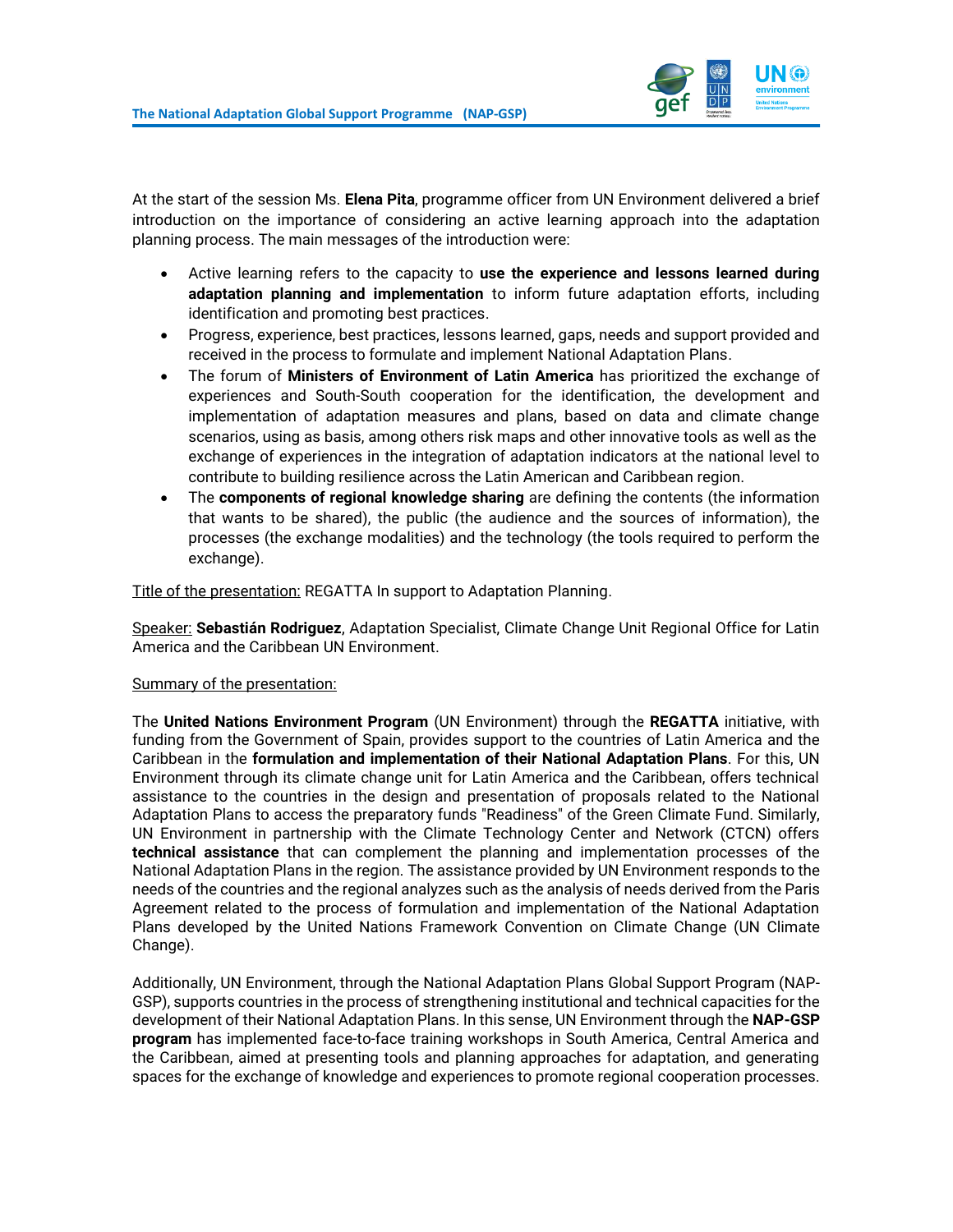

Moreover, UN Environment, through the REGATTA project, implements a knowledge management component that seeks to close knowledge gaps, strengthen capacities and generate spaces for the exchange of knowledge and good practices in the region. For this REGATTA has two communities of practice: The Community of practice to support the preparation and implementation of the National Adaptation Plans and the Community of practice of adaptation based on ecosystems. In the future REGATTA seeks to respond to the request of the Forum of Ministers by supporting the work plan of the Climate change platform, which represents an opportunity for South-South collaboration.

## <span id="page-21-0"></span>**Session 8: Access to Climate Finance: Experience & Challenges**

#### **Objective:**

• To analyze the barriers to financing for the adoption of adaptation measures in different countries, as well as the successful financial mechanisms to mitigate or eliminate these barriers.

Title of the presentation: A mechanism for financing climate adaptation at subnational level: To enable local authorities contribute to the implementation of NAPs and SDG 13

Speaker: **Rafael Moaser**, Programme Officer, UN Capital Development Fund (UNCDF)

#### Summary of the presentation:

**Local authorities in developing countries, least developed countries and small island states are in a unique position to identify and implement the responses that best meet local adaptation needs.**  Typically, they have the mandate to undertake small to medium size investments required for building climate resilience. However, local authorities face a funding gap (regular transfers, additional costs, centralized climate financing, etc.) and a capacity gap (data, risk informed planning, MRV).

Most local authorities are not able to effectively contribute to climate change adaptation for different reasons:

- **Lack of appropriate budget allocations** leading to unfunded mandates as well as poor or lack of institutional capacities locally.
- **Inability to absorb the additional cost of climate change adaptation.**
- Lack of funding for private and public-private income-generating adaptation projects
- Climate finance sources mainly accessible by national/sectoral programs.

To address this issue the **UN Capital Development Fund (UNCDF)**, through the Local Climate Adaptive Living Facility (LoCAL), is implementing a mechanism for financing climate adaptation at the local level. The main objectives of the LoCAL initiative are:

- I) Support local authorities' access and use climate finance effectively at the local level.
- II) Promotes the integration of local government planning and budgeting systems in a participatory and gender sensitive manner
- III) Performance -Based Climate Resilience Grants (PBCRG) that guarantee programming and verification of local adaptation expenditures.

The funding channelized through the LoCAL initiative can go towards in investments in actions related to agroforestry, agro-processing, water, sanitation and health, energy efficiency and security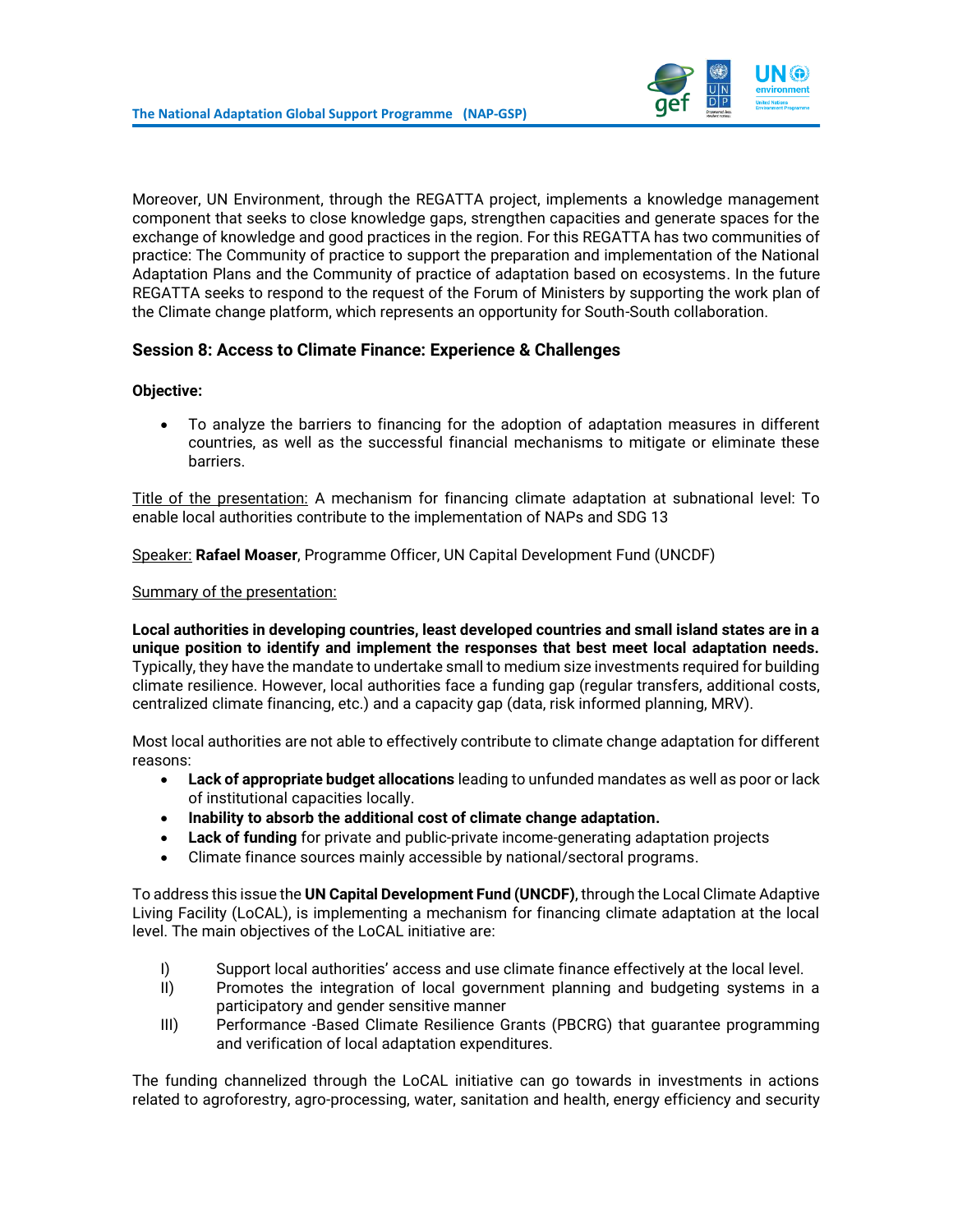

with adaptation benefits, climate proofing, infrastructural development, and bioclimatic construction and climate smart agriculture. Therefore, **LoCAl is an important vehicle that can be used to achieve the adaption goals included in the countries Nationally Determined Contributions.**

## <span id="page-22-0"></span>**Additional Session 9. Tools and Methods for Ecosystem-based Adaptation (EbA) for practioners**

After session 8, an additional presentation of Methods for Ecosystem-based Adaptation was presented.

Title of the presentation: Tools and Methods for Ecosystem-based Adaptation (EbA) for Practitioners and Planners.

Speaker: **Cordula Epple,** Senior Programme Officer, Climate Change and Biodiversity UNEP – WCMC.

#### Summary of the presentation:

The uptake of nature-based solutions to climate change, including **Ecosystem-based Adaptation (EbA) is constrained by several barriers**: i) Ecosystem-based Adaptation is a relative young concept and is limited to experience and evidence, ii) there is a generalized lack of awareness and entrenched attitudes and expectations towards the results, iii) The policy, regulatory and funding landscape is not suited to particularities of the Ecosystem-based Approach, including the long-time horizons, costeffectiveness dependent on multiple benefits, site specific, number of actors and sectors involved and iv) there are capacity gaps related to its implementation.

However, all these barriers can be address by **improving the access to Ecosystem-based Adaptation tools and methods**. The **World Conservation Monitoring Centre (WCMC)**, in collaboration with International Institute for Environment and Development (IIED), the International Union for the Conservation of Nature (IUCN), and GIZ have designed a portfolio of **EbA tools and methods** that can facilitate the implementation of the EbA approach in adaption and development strategies. The tools and methods are oriented at:

- Taking account of ecosystems in vulnerability assessments and adaptation planning.
- Identifying and selecting adaptation options.
- Performing Costs-benefits analysis.
- Developing an implementation strategy.
- Developing a monitoring and evaluation system.
- Integrating EbA into existing policies or frameworks.

The portfolio of tools and methods can be accessed in the following link: [https://www.iied.org/help-pilot-navigator-tools-for-ecosystem-based-adaptation.](https://www.iied.org/help-pilot-navigator-tools-for-ecosystem-based-adaptation)

#### <span id="page-22-1"></span>**Closing**

Elena Pita of UN Environment, together with representatives of the countries, expressed words of thanks and highlighted as key points to conclude the event, the importance of strengthening South-South collaboration and innovating in the design of adaptation approaches in order to achieve the proposed objectives. It was stressed that it is necessary to continue with the process of coordination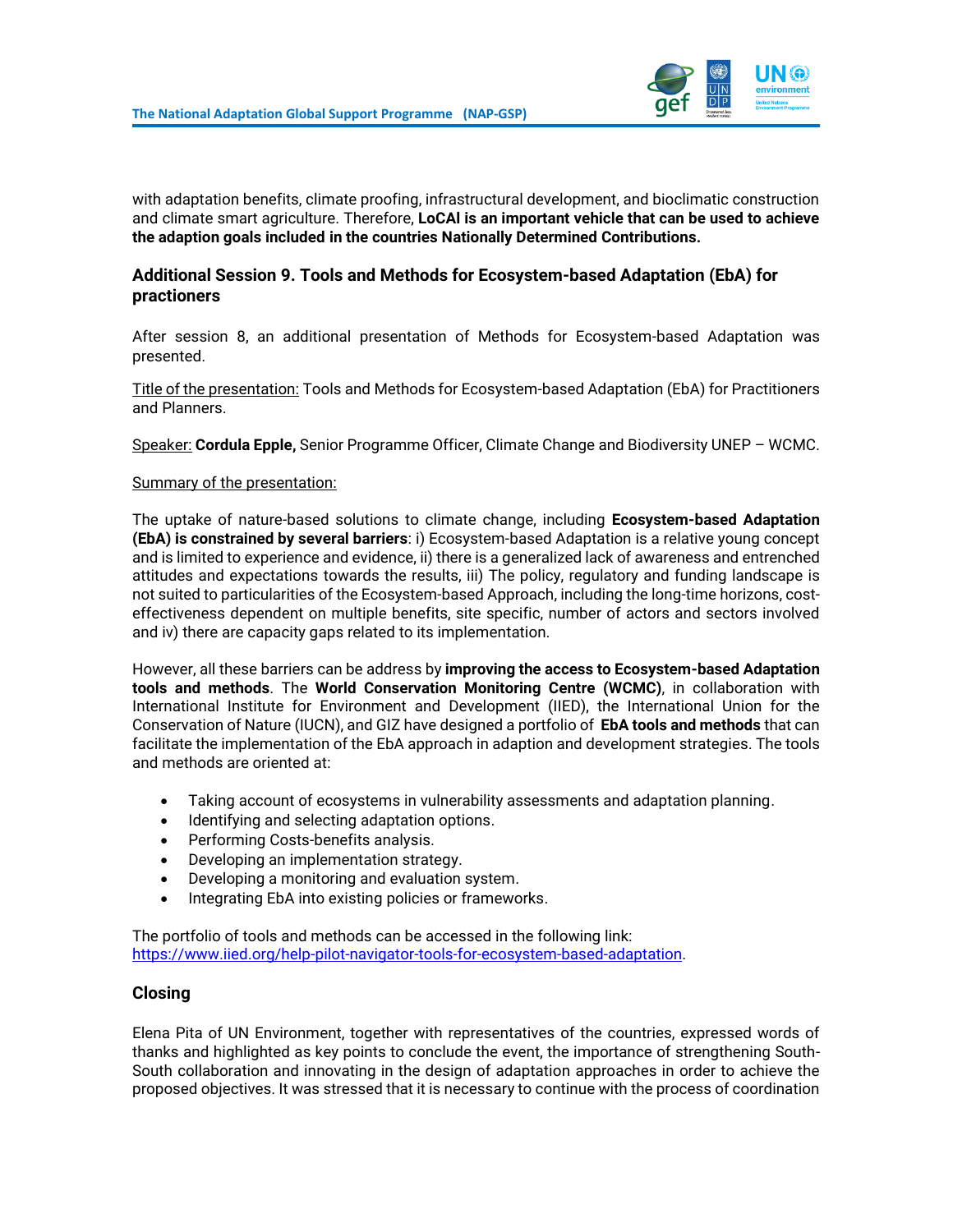

between different sectors, as well as to involve different actors, including academia and the civil and private sectors.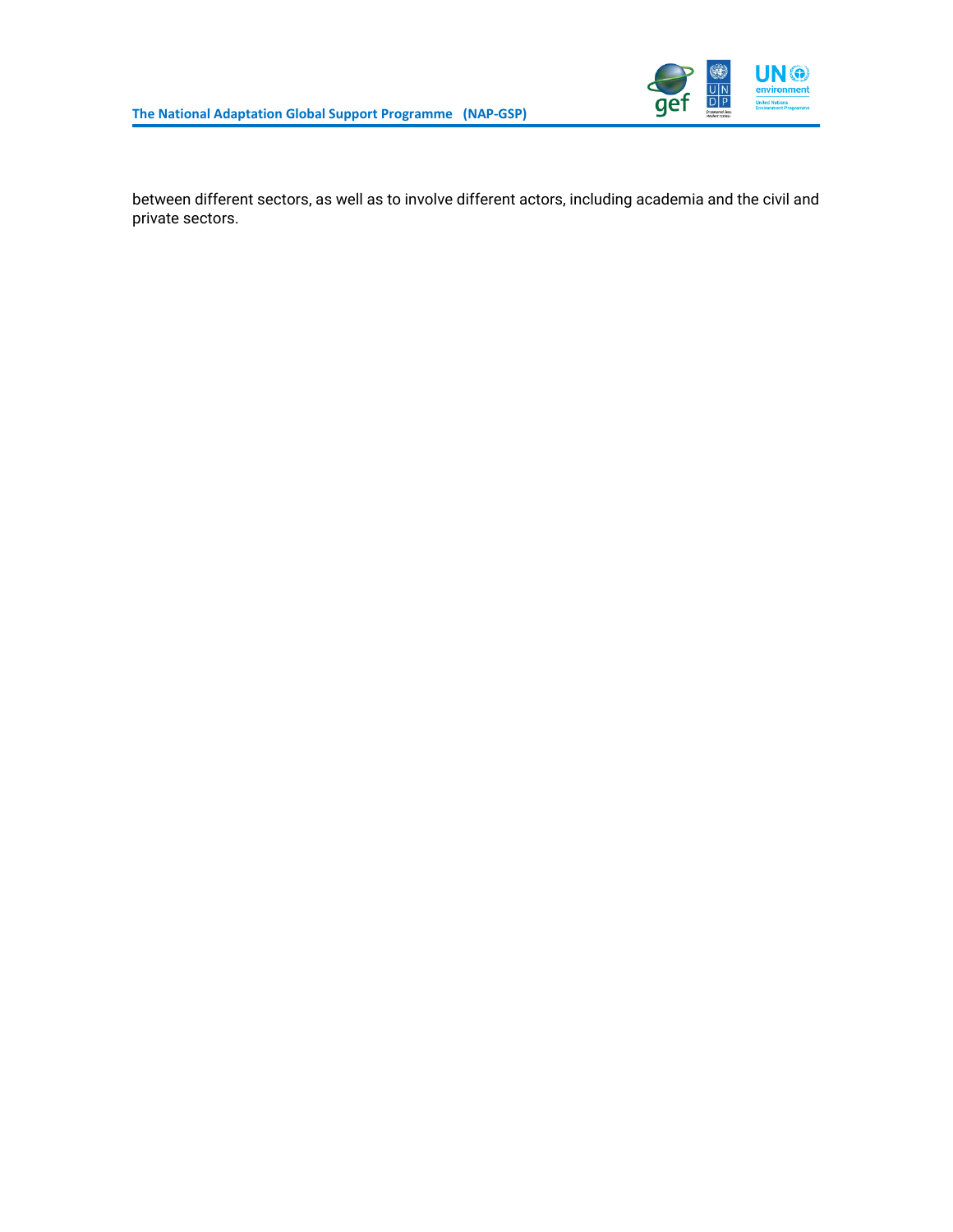

<span id="page-24-0"></span>**Annex 1: Agenda**

# **Caribbean Regional Training Workshop on Innovation and Implementation of National Adaptation Plans (NAPs)**

## 24-26 April 2019

#### Montego Bay, Jamaica

The objective of the workshop **is to strengthen the technical capacity of national technicians** to accelerate in the implementation of their National Adaptation Plan Processes and to promote innovative responses to adaptation.

This will be done through:

- Increasing country capacity to implement country-driven NAP processes;
- Fostering approaches and tools to address adaptation through technological, institutional and governance-based innovative solutions;
- Strengthening regional cooperation by promoting exchange of experiences and good practices around the implementation of the countries NAPs.

The workshop is aimed at **government representatives** of 14 countries of the Caribbean region, including decision makers and high-level technical specialist housed within the Ministries of Environment Finance and planning and other relevant Ministries. The participating countries include Antigua and Barbuda, Bahamas, Barbados, Belize, Dominica, Grenada, Guyana, Haiti, Jamaica, Saint Kitts and Nevis, Saint Lucia, Saint Vincent and the Grenadines, Suriname, Trinidad y Tobago.

The Regional Caribbean Training Workshop will take place in the Sea Garden Beach Resort Montego Bay, Jamaica from the 24-26 April 2019.

#### **Agenda**

#### **Wednesday 24 April**

| 8:30-9:00 | <b>Inauguration, Welcoming Remarks</b>                                                  |  |
|-----------|-----------------------------------------------------------------------------------------|--|
|           | <b>Councillor Mark McGann, Chairman of the Physical Planning, Environment</b>           |  |
|           | and Development Committee, St James Municipal Corporation.                              |  |
|           | Kenel Delusca researcher, member of the LEG (Least Developed Countries                  |  |
|           | Expert Group) and principal author of the sixth IPCC report on climate                  |  |
|           | change.                                                                                 |  |
|           | Elena Pita. Programme Management Officer, Climate Change, UN                            |  |
|           | Environment. LAC Office                                                                 |  |
|           | Tunnie Srisakulchairak, Programme Management Officer, Climate Change,<br>$\blacksquare$ |  |
|           | <b>UN Environment.</b>                                                                  |  |
| 9:00-9:40 | <b>Introduction</b>                                                                     |  |
|           | The NAP Global Support Programme<br>$\overline{\phantom{0}}$                            |  |
|           | Tunnie Srisakulchairak, Programme Management Officer, Climate Change, UN                |  |
|           | Environment                                                                             |  |
|           | Workshop methodology and participants introduction                                      |  |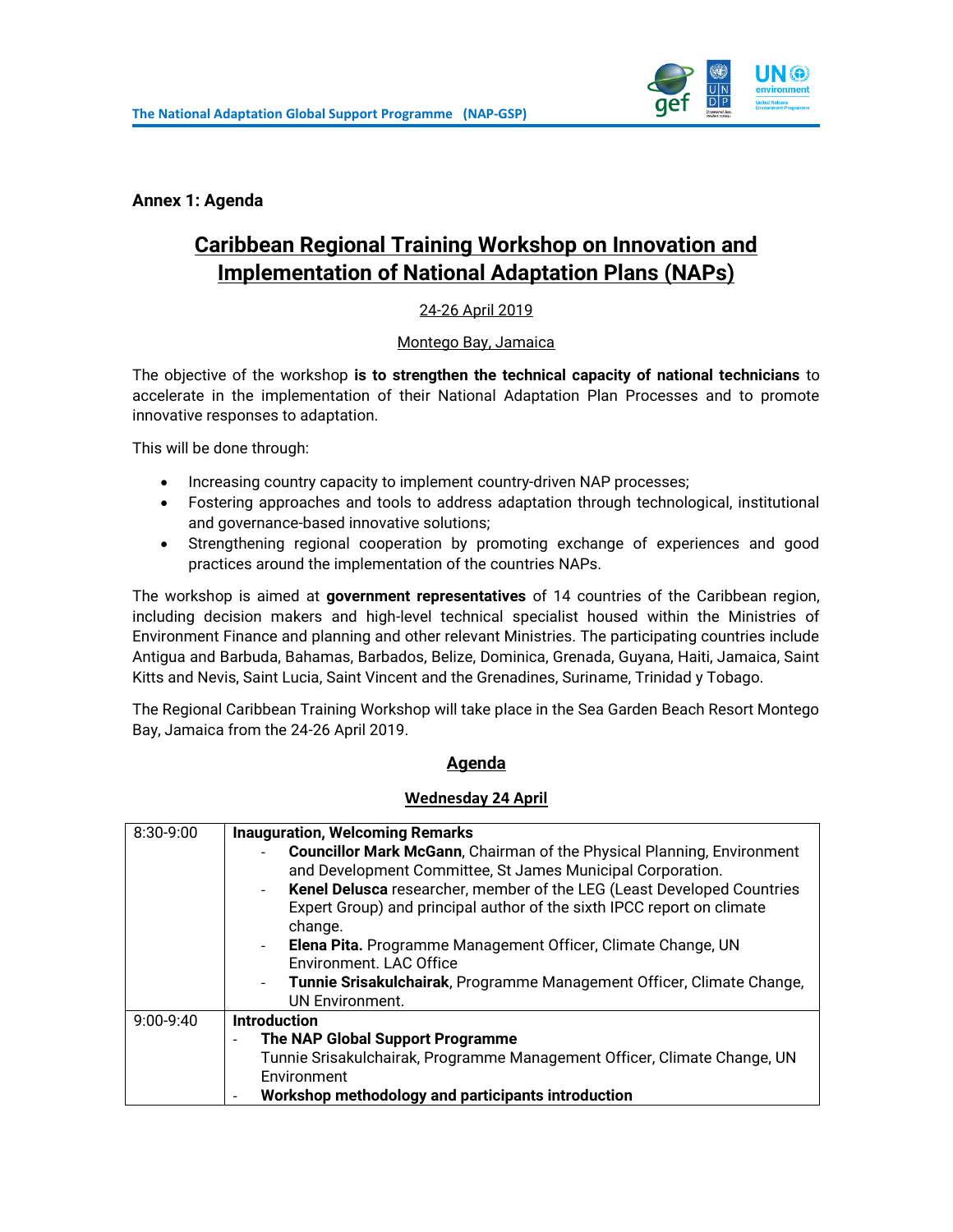

|                 | Donovan Campbell, University of West Indies                                        |  |
|-----------------|------------------------------------------------------------------------------------|--|
|                 | Session 1: Climate scenarios, science and translation to the local context.        |  |
| 9:40-9:45       | Moderator/Brief introduction to the session: Donovan Campbell                      |  |
| 9:45-10:10      | Using climate scenarios for adaptation planning: status of downscaling efforts in  |  |
|                 | the Caribbean.                                                                     |  |
|                 | Jayaka Campbell, Climate Studies Group, University of West Indies.                 |  |
| 10:10-11:10     | <b>Interviewing Panel</b>                                                          |  |
|                 | Q&A/discussion                                                                     |  |
| 11:10-11:30     | Coffee break                                                                       |  |
|                 | Session 2: Risk and vulnerability assessments and risk management                  |  |
| 11.30:11:40     | Moderator/Brief introduction to the session: Use of climate risk and vulnerability |  |
|                 | assessments-Donovan Campbell.                                                      |  |
| 11.40-12:00     | Risk transfer possibilities for climate related disaster CRAIC                     |  |
|                 | Daniel McGree, Climate Risk Adaptation and Insurance in the Caribbean              |  |
| 12:00-12:45     | <b>Interviewing Panel</b>                                                          |  |
|                 | Q&A/discussion                                                                     |  |
| 12:45-1:45      | Lunch                                                                              |  |
|                 | <b>Session 3: Urban Eba</b>                                                        |  |
| $1:45-1:50$     | Moderator/Brief introduction to the session- Marta Moneo, UN Environment.          |  |
| 1:50-2:35       | <b>Urban EbA</b>                                                                   |  |
|                 | Ms. Le-Anne Roper, Climate Change Division<br>$\bullet$                            |  |
|                 | Mr. Luke Buchanan, GIS Expert from Mona Informatix Limited<br>$\bullet$            |  |
|                 | Dr. Ronald Blake, CEO, Jamaica 4H<br>$\bullet$                                     |  |
| $2 - 35 - 3:30$ | Q&A/discussion.<br>$\bullet$                                                       |  |
|                 | Working session (Marta Moneo)<br>$\bullet$                                         |  |
| $3:30-4:00$     | Coffee break                                                                       |  |
| $4:00 - 4:45$   | Bilateral meetingd (Speed dates) - Sebastian Rodríguez                             |  |
| $4:45-5:00$     | Closing                                                                            |  |
| 7:00-8:30       | <b>Opening Cocktail</b>                                                            |  |

# **Thursday 25 April**

| $9:00-9:15$ | Summary of the previous day - Elena Pita                                     |  |
|-------------|------------------------------------------------------------------------------|--|
|             | Session 4: Disaster Risk Reduction and other cross-cutting issues in NAPs    |  |
| $9:15-9:20$ | Moderator/Brief introduction to the session-Tunnie Srisakulchairak, UN       |  |
|             | Environment                                                                  |  |
| $9:20-9:40$ | Disaster Risk Reduction and synergies with the adaptation planning processes |  |
|             | and interventions                                                            |  |
|             | Ronald Jackson - Caribbean Disaster Emergency Management Agency (CDEMA).     |  |
| 9:40-10:45  | Panel discussion                                                             |  |
|             | Q&A/discussion and debate.                                                   |  |
| 10:45-11:15 | Coffee break                                                                 |  |
|             | <b>Session 5: Monitoring and Evaluation</b>                                  |  |
| 11:15-11:25 | Moderator/Brief introduction to the session-Elena Pita, UN Environment.      |  |
| $11:25-1$   | Practical session- Group activity                                            |  |
| $1:00-2:00$ | Lunch                                                                        |  |
|             | Session 6: NAP and the development agenda                                    |  |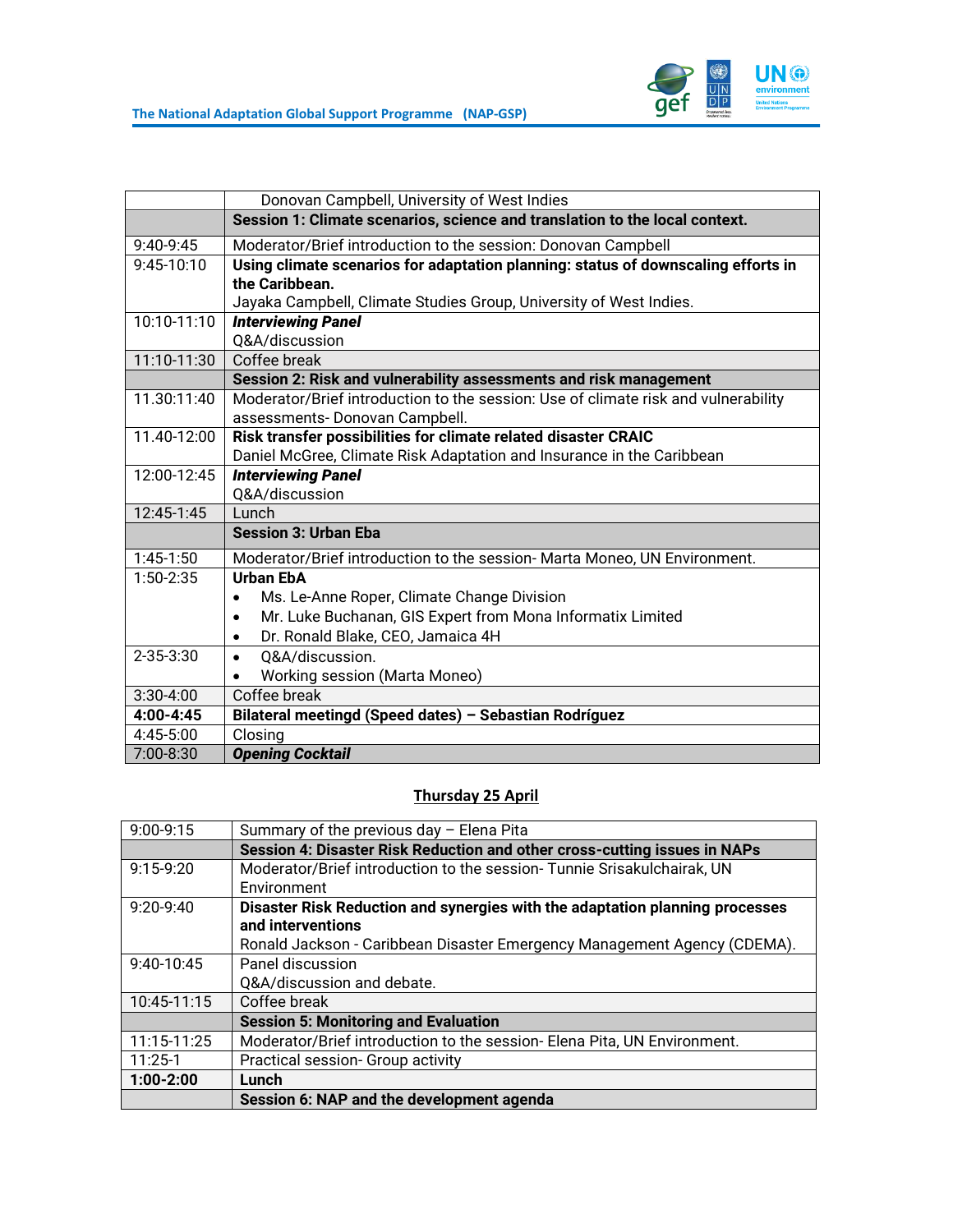

| $2:00 - 2:05$ | Moderator/Brief introduction to the session-Ruth Martínez, UN Environment.    |  |  |
|---------------|-------------------------------------------------------------------------------|--|--|
| $2:05 - 2:30$ | <b>NAPs: The implementation challenge</b>                                     |  |  |
|               | Kenel Delusca researcher, member of the LEG (Least Developed Countries Expert |  |  |
|               | Group) and principal author of the sixth IPCC report on climate change        |  |  |
| $2:30-3:15$   | Panel discussion                                                              |  |  |
|               | Q&A/discussion and debate.                                                    |  |  |
| $3:15 - 3:45$ | Coffee break                                                                  |  |  |
|               | <b>Session 7: knowledge management</b>                                        |  |  |
| $3:45 - 4:15$ | Platform from the Forum of Ministers- Elena Pita, UN Environment.             |  |  |
|               | The REGATTA initiative - Sebastian Rodríguez, UN Environment                  |  |  |
|               |                                                                               |  |  |
| $4:15-5$      | Bilateral meetingd (Speed dates) - Sebastian Rodríguez                        |  |  |
| $5:00-5:10$   | Closing                                                                       |  |  |

# **Friday 26 April**

| $9:00-9:15$   | Summary of the previous day                                               |  |
|---------------|---------------------------------------------------------------------------|--|
|               | Session 8: Access to Climate Finance: Experience & Challenges             |  |
| $9:15-9:20$   | Moderator/Brief introduction to the session- Marta Moneo, UN Environment. |  |
| $9:20 - 9:45$ | Rafael Moser, United Nations Capital Development Fund (UNCDF)             |  |
| $9:45-10:45$  | <b>Panel on Climate finance</b>                                           |  |
|               | Q&A/discussion and debate.                                                |  |
| 10:45-11:15   | Coffee break                                                              |  |
| 11:15-11:45   | Ecosystem based adaptation perspectives and tools                         |  |
|               | Cordula Epple, WCMC                                                       |  |
|               |                                                                           |  |
|               | 0&A                                                                       |  |
| 11:45-12:15   | Introduction to the field visit                                           |  |
| 12:15-12:30   | Closing ceremony.                                                         |  |
| 12:30-1:30    | Lunch                                                                     |  |
| 2:30-5:00     | Field visit (Coastal EbA/Tourism) - UN Environment.                       |  |

# <span id="page-26-0"></span>**Annex 2: List of participants**

# **OFFICIAL LIST OF PARTICIPANTS**

|   | Country         | <b>Contact</b>                             |
|---|-----------------|--------------------------------------------|
|   |                 | Ms. Simone S. Dias                         |
|   | Antigua and     | Data Consultant                            |
|   | Barbuda         | Ministry of Health and the Environment     |
|   |                 | Email: simone.dias@ab.gov.ag               |
| 2 | <b>Barbados</b> | Mr. Ronnie Griffith                        |
|   |                 | Economist in the Economic Affairs Division |
|   |                 | Ministry of Finance and Economic Affairs   |
|   |                 | Email: ronnie.griffith@barbados.gov.bb     |
| 3 | <b>Barbados</b> | Mr. Ron Goodridge                          |
|   |                 | <b>Environmental Officer</b>               |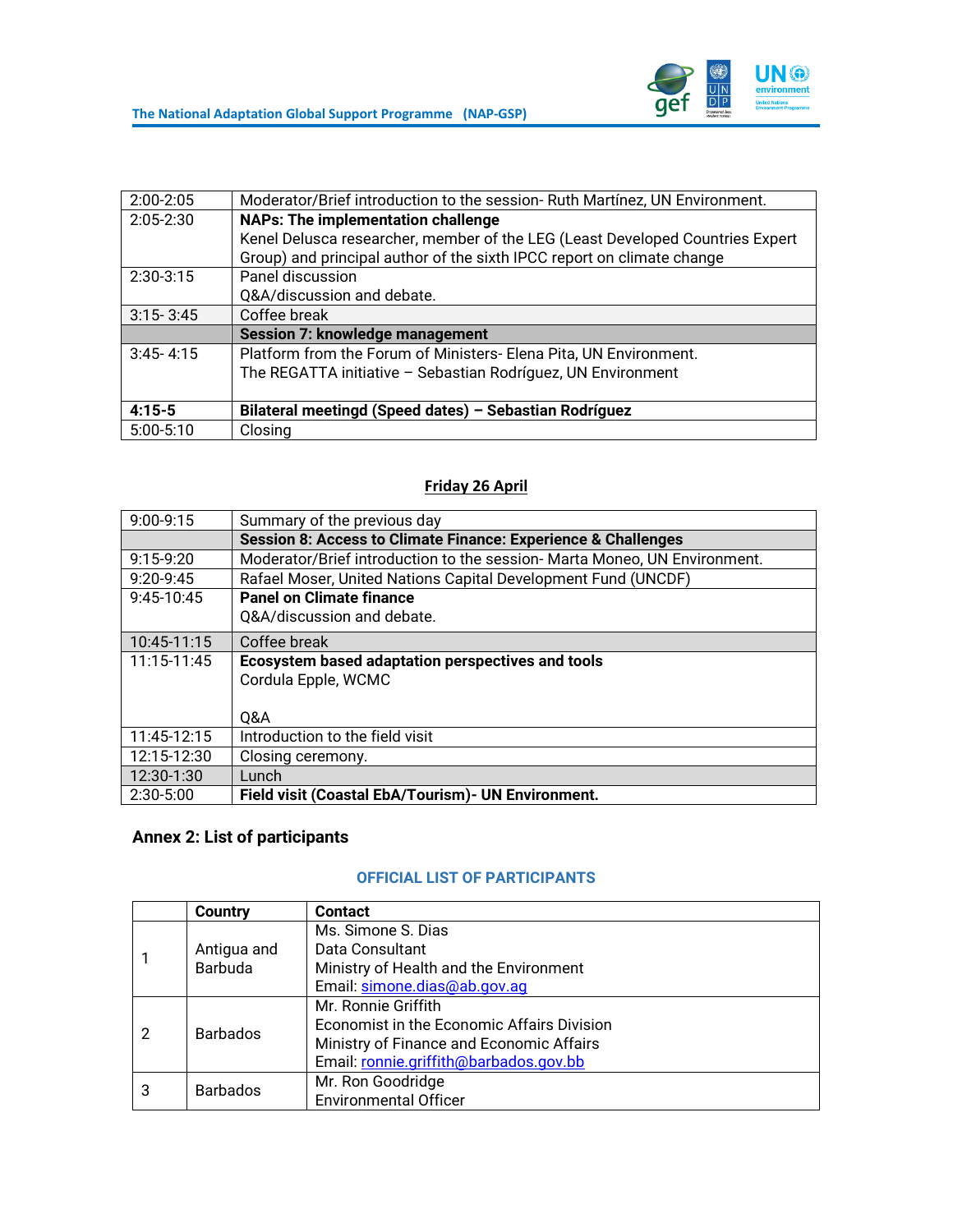

|    |                | Ministry of Environment                                                    |
|----|----------------|----------------------------------------------------------------------------|
|    |                | Email: ron.goodridge@barbados.gov.bb                                       |
|    |                | Ms. Rhianna Neely Murphy                                                   |
| 4  | <b>Bahamas</b> | Ministry of the Environment and Housing                                    |
|    |                | Email: meelybest@gmail.com                                                 |
|    |                | Mr. Lennox Gladden                                                         |
|    |                | Chief Climate Change Officer                                               |
| 5  | <b>Belize</b>  | Ministry of Agriculture, Fisheries, Forestry, the Environment, Sustainable |
|    |                | Development                                                                |
|    |                | Email: coord.cc@environment.gov.bz                                         |
|    |                | Mrs. Kimberley Westby                                                      |
| 6  | <b>Belize</b>  | Ministry of Economic Development                                           |
|    |                | Email: kimberley.westby@med.gov.bz                                         |
|    |                | Mr. Michael Savarin                                                        |
| 7  | Dominica       | <b>GFC National Coordinator</b>                                            |
|    |                |                                                                            |
|    |                | Email: savarinmichael@gmail.com                                            |
|    |                | Mr. Lloyd Pascal                                                           |
|    |                | Director Environmental Coordinating Unit                                   |
| 8  | Dominica       | Ministry of Environment, Natural Resources, Physical Planning and          |
|    |                | Fisheries (ECU)                                                            |
|    |                | Email: pascallloyd@gmail.com                                               |
|    |                | Mr. Peretz Ebert Peltrop                                                   |
| 9  | Haiti          | Director Land and Territory Planning                                       |
|    |                | Ministry of Planning                                                       |
|    |                | Email: peltrop@yahoo.fr                                                    |
|    | Haiti          | Mrs. Gerty Pierre                                                          |
| 10 |                | <b>Climate Change Deputy Director</b>                                      |
|    |                | Ministry of Environment                                                    |
|    |                | Email: gertypierre8007@gmail.com                                           |
|    | St. Lucia      | Ms. Samanthia Justin                                                       |
| 11 |                | <b>Acting Chief Technical Officer</b>                                      |
|    |                | Email: sajustin@gosl.gov.lc                                                |
|    |                | Ms. Le-Anne Roper                                                          |
| 12 | Jamaica        | Senior Director (Adaptation), Climate Change Division                      |
|    |                | Ministry of Economic Growth and Job Creation                               |
|    |                | Email: le-anne_roper@pioj.gov.jm                                           |
|    |                | Ms. Roxanne Donnegan                                                       |
| 13 | Jamaica        | Sustainable Development Specialist                                         |
|    |                | Planning Institute of Jamaica, (PIOJ)                                      |
|    |                | Email. roxanne_valentine-donegan@PIOJ.gov.jm                               |
|    |                | Mr. Luke Buchanan                                                          |
| 14 | Jamaica        | Senior Projects Manager / GPS Navigation Specialist for JAMNAV             |
|    |                | Mona GeoInformatics Institute                                              |
|    |                | Email: Ibuchanan@monainformatixltd.com                                     |
|    |                | Mr. Ronald Blake                                                           |
| 15 | Jamaica        | <b>Executive Director</b>                                                  |
|    |                | Jamaica 4H Clubs                                                           |
|    |                | Email: ronald.blake@jamaica4hclubs.com                                     |
| 16 | Jamaica        | Mr. Jayaka Campbell                                                        |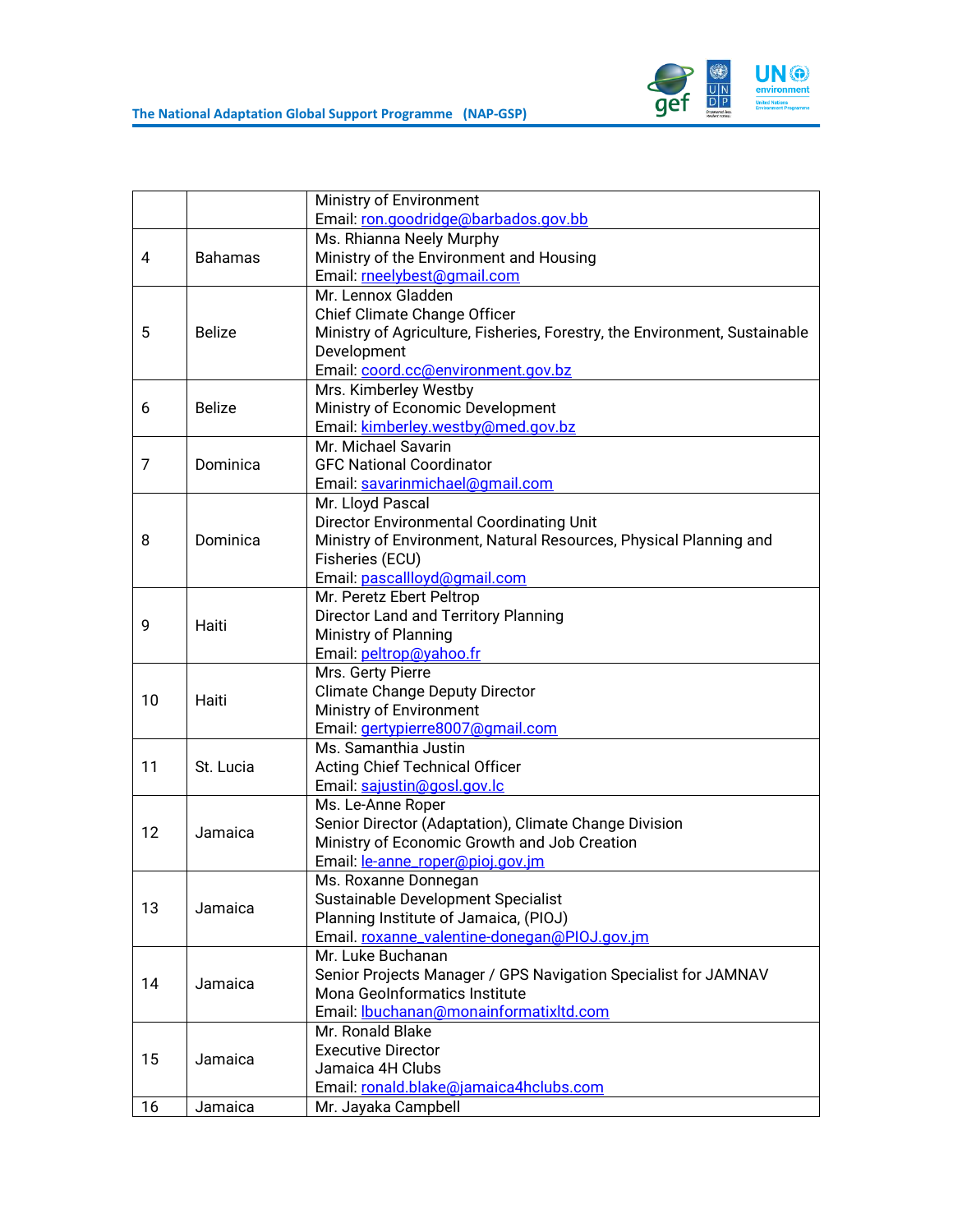

|    |                          | Senior Researcher with the Climate Studies Group, Mona (CSGM)       |
|----|--------------------------|---------------------------------------------------------------------|
|    |                          | University of West Indies                                           |
|    |                          | Email: jayaka.campbell02@uwimona.edu.jm                             |
|    |                          | Mr. Lehome Johnson                                                  |
|    |                          | Project Manager, Improving Climate Data and Information Management  |
| 17 | Jamaica                  | Project                                                             |
|    |                          | Planning Institute of Jamaica                                       |
|    |                          | Email: lehome_johnson@pioj.gov.jm                                   |
|    |                          | Mr. Daniel McGree                                                   |
| 18 | Jamaica                  | Climate Risk Adaptation and Insurance in the Caribbean (CRAIC)      |
|    |                          | Email: daniel.mcgree@gkco.com                                       |
|    |                          | Mr. Kenel Delusca                                                   |
|    | <b>LEG</b>               | Researcher, member of the LEG (Least Developed Countries Expert     |
| 19 | Representative           | Group)/ Principal author of the sixth IPCC report on climate change |
|    |                          | Email: kenel.delusca@gmail.com                                      |
|    |                          | Mr. Pablo Escribano                                                 |
|    |                          | Regional Thematic Specialist Migration, Environment and Climate     |
| 20 | <b>IOM</b>               | Change                                                              |
|    |                          | International Organization for Migration                            |
|    |                          | Email: pescribanomiralles@iom.int                                   |
|    |                          | Mr. Ronald Jackson                                                  |
| 21 | <b>CDEMA</b>             | <b>Executive Director</b>                                           |
|    |                          | Caribbean Disaster Emergency Management Agency (CDEMA)              |
|    |                          | Email: ronald.jackson@cdema.org                                     |
|    |                          | Mrs. Nasolo Thompson                                                |
| 22 | PAHO/WHO                 | National consultant                                                 |
|    |                          | PAHO/WHO                                                            |
|    |                          | Email: thompsonas@paho.org                                          |
|    |                          | Ms. Leisa Perch                                                     |
| 23 | UN WOMEN                 | Consultant                                                          |
|    |                          | <b>UN Women</b>                                                     |
|    |                          | Email: lperch@outlook.com                                           |
|    |                          | Ms. Tunnie Srisakulchairak                                          |
|    | <b>UN</b><br>Environment | Programme Management Officer, Climate Change Unit                   |
| 24 |                          | Asia and the Pacific Office                                         |
|    |                          | <b>UN Environment</b>                                               |
|    |                          | Email: srisakulchairak@un.org                                       |
|    |                          | Mr. Hanoch Barlevi                                                  |
|    | <b>UNICEF</b>            | Regional Emergency and Risk Programming                             |
| 25 |                          | Latin America and Caribbean Regional Office                         |
|    |                          | <b>UNICEF</b>                                                       |
|    |                          | Email: hbarlevi@unicef.org                                          |
|    |                          | Ms. Cordula Epple                                                   |
| 26 | <b>WCMC</b>              | Senior Programme Officer, Climate Change and Biodiversity           |
|    |                          | $UNEP - WCMC$                                                       |
|    |                          | Email: cordula.epple@unep-wcmc.org                                  |
|    | UN                       | Mrs. Elena Pita Domínguez                                           |
| 27 | Environment              | Programme Officer, Climate Change Unit                              |
|    |                          | Regional Office for Latin America and the Caribbean                 |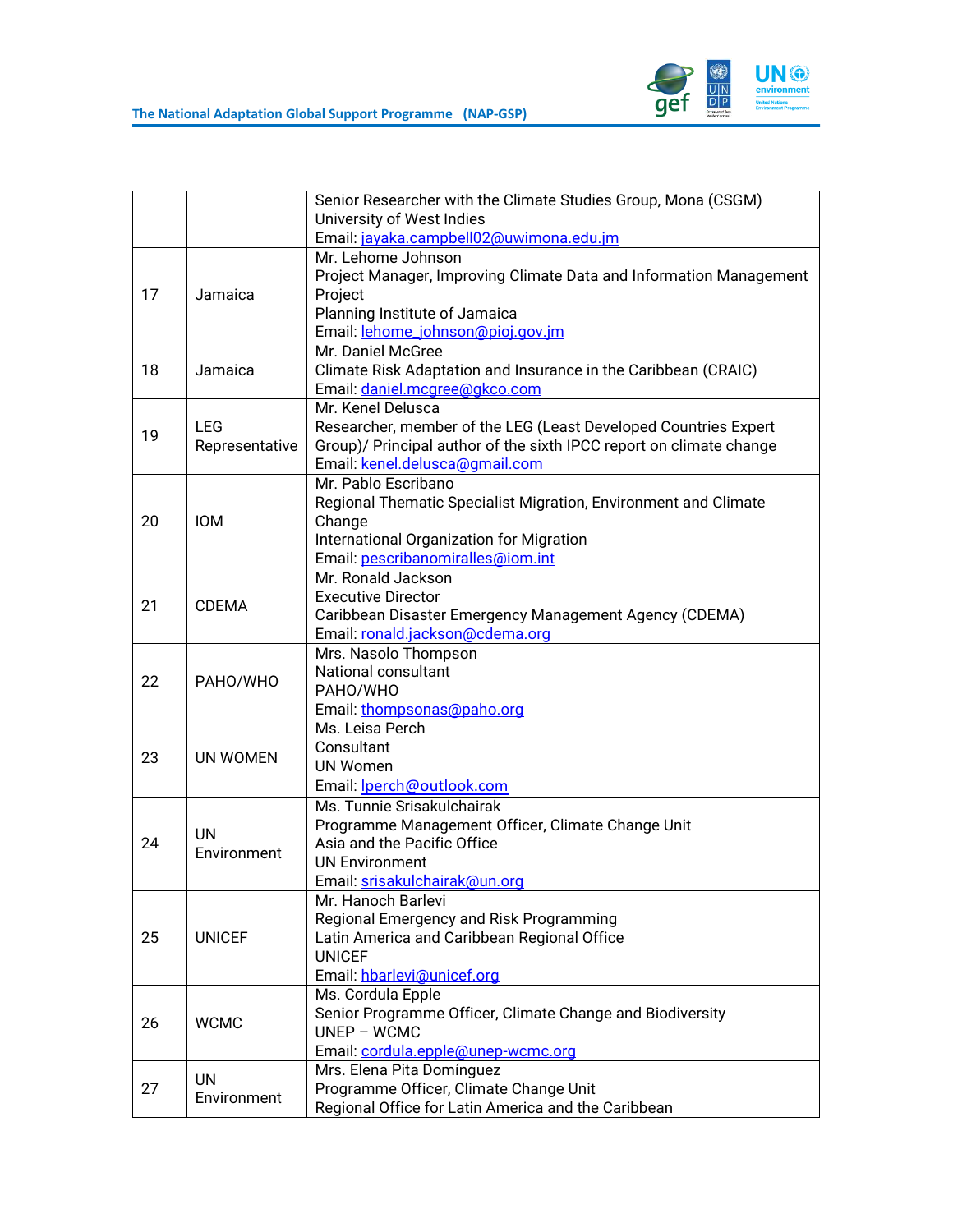

|    |                              | <b>UN Environment</b>                               |
|----|------------------------------|-----------------------------------------------------|
|    |                              | Email: elena.pita@un.org                            |
| 28 |                              | Ms. Marta Moneo Lain                                |
|    | <b>UN</b><br>Environment     | Regional coordinator, Climate change Unit           |
|    |                              | Regional Office for Latin America and the Caribbean |
|    |                              | <b>UN Environment</b>                               |
|    |                              | Email: marta.moneo@un.org                           |
|    |                              | Ms. Ruth Martínez                                   |
|    | <b>UN</b>                    | Senior Adaptation Specialist, Climate Change Unit   |
| 29 | Environment                  | Regional Office for Latin America and the Caribbean |
|    |                              | <b>UN Environment</b>                               |
|    |                              | Email: ruth.martinez@un.org                         |
|    |                              | Mr. Sebastian Rodriguez Claros                      |
|    | <b>UN</b>                    | Adaptation Specialist, Climate Change Unit          |
| 30 | Environment                  | Regional Office for Latin America and the Caribbean |
|    |                              | <b>UN Environment</b>                               |
|    |                              | Email: sebastian.rodriquez@un.org                   |
|    | UN<br>Environment            | Mr. Clifford Mahlung                                |
|    |                              | Consultant, Climate Change Unit                     |
| 31 |                              | Regional Office for Latin America and the Caribbean |
|    |                              | <b>UN Environment</b>                               |
|    |                              | Email: clifford.mahlung@megic.gov.jm                |
|    | University of<br>West Indies | Dr. Donovan CampbellResearcher                      |
| 32 |                              | University of West Indies                           |
|    |                              | Email: donovancampbell@qmail.com                    |

# <span id="page-29-0"></span>**Annex 3. Field Visit**

#### **Field visit to the Montego Bay Marine Park**

Montego Bay Marine Park is a protected area located in the town of Montego Bay, the capital of the parish of St. James and Jamaica's second largest city. The visit will include a tour to the Bogue Lagoons that involves boarding the boat equipped with mandatory lifejackets at Pier 1 marina.

The entire journey will take up to 2 hrs.

During that time, you are able to view the coral reefs and other marine life. Upon arrival at the Bogue Lagoons you will also be able to bird watch (Pelicans, Magnificent Frigate Birds, Cattle egrets and Herons) and see 100s of the birds roosting in the mangroves while watching the sunset.

The Park is managed by the Montego Bay Marine Park Trust established in 1991 after nearly thirty years of conservation advocacy to oversee Jamaica's first marine park through the sustainable management of marine and coastal resources.

Coral Reef and mangrove are natural ecosystems that protect the shoreline from beach erosion due to the impacts of storm surges that are associated with hurricanes and tropical storms. The coral reef is threatened by the increases in the sea-surface temperatures and sea-level rise to some extent.